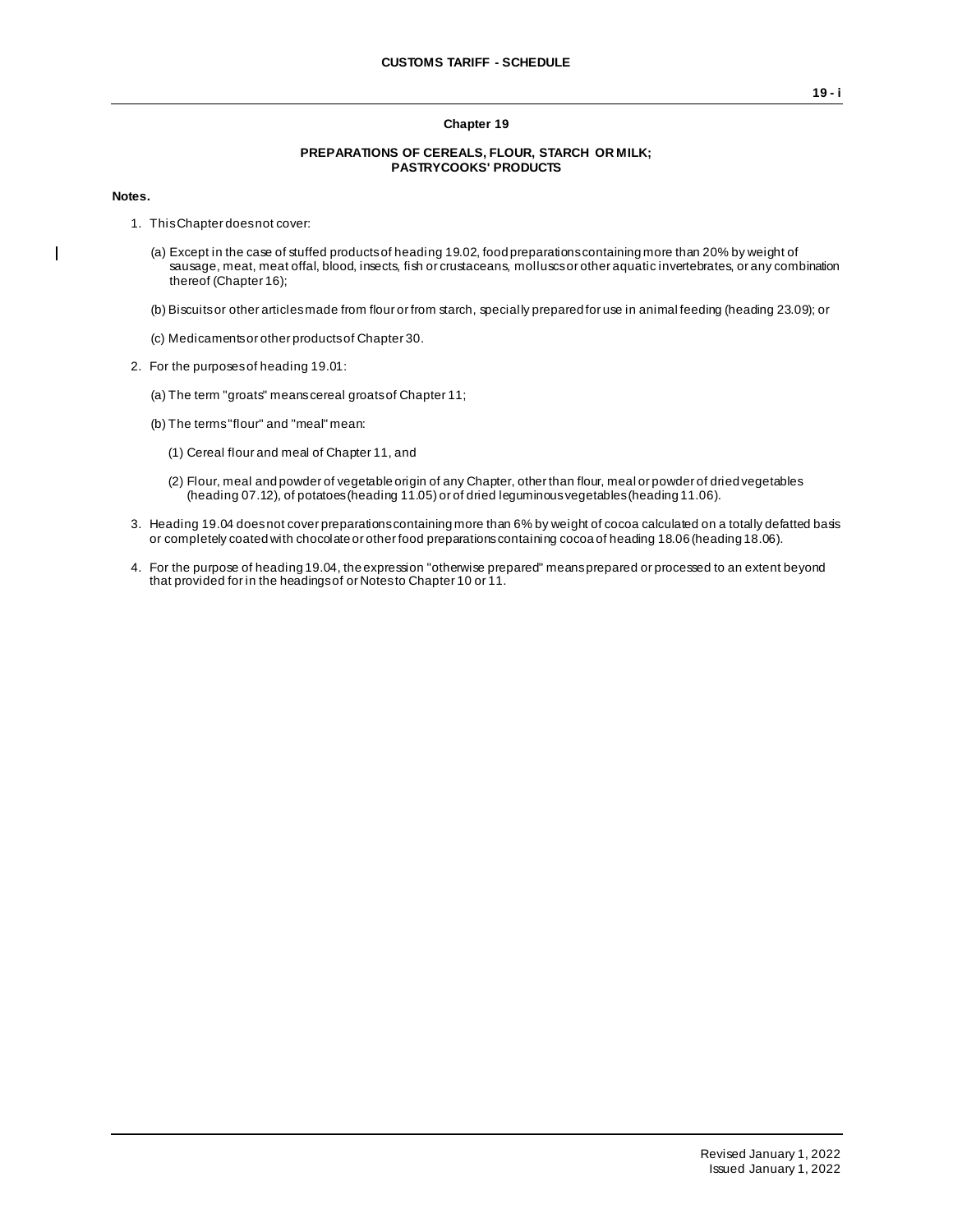| <b>Tariff</b><br>Item | SS | <b>Description of Goods</b>                                                                                                                                                                                                                                                                                                                                                                                                                              | Unit of<br>Meas. | <b>MFN</b><br>Tariff                   | <b>Applicable</b><br><b>Preferential Tariffs</b>                                                                                  |
|-----------------------|----|----------------------------------------------------------------------------------------------------------------------------------------------------------------------------------------------------------------------------------------------------------------------------------------------------------------------------------------------------------------------------------------------------------------------------------------------------------|------------------|----------------------------------------|-----------------------------------------------------------------------------------------------------------------------------------|
| 19.01                 |    | Malt extract; food preparations of flour, groats, meal, starch or malt<br>extract, not containing cocoa or containing less than 40% by weight of<br>cocoa calculated on a totally defatted basis, not elsewhere specified or<br>included; food preparations of goods of heading 04.01 to 04.04, not<br>containing cocoa or containing less than 5% by weight of cocoa<br>calculated on a totally defatted basis, not elsewhere specified or<br>included. |                  |                                        |                                                                                                                                   |
| 1901.10               |    | -Preparations suitable for infants or young children, put up for retail sale                                                                                                                                                                                                                                                                                                                                                                             |                  |                                        |                                                                                                                                   |
|                       |    | 1901.10.10 00 - - - Food preparations of flour, meal, starch or malt extract                                                                                                                                                                                                                                                                                                                                                                             | KGM              | 6%                                     | CCCT, LDCT, UST,<br>MXT, CIAT, CT, CRT, IT,<br>NT, SLT, PT, COLT, JT,<br>PAT, HNT, KRT, CEUT,<br>UAT, CPTPT, UKT: Free<br>GPT: 3% |
| 1901.10.20            |    | ---Food preparations of goods of headings 04.01 to 04.04 containing more<br>than 10% on a dry weight basis of milk solids                                                                                                                                                                                                                                                                                                                                |                  | 9.5%                                   | CCCT, LDCT, UST,<br>MXT, CIAT, CT, CRT, IT,<br>NT, SLT, PT, COLT, JT,<br>PAT, HNT, KRT, CEUT,<br>UAT, CPTPT, UKT: Free            |
|                       |    |                                                                                                                                                                                                                                                                                                                                                                                                                                                          | KGM              |                                        |                                                                                                                                   |
|                       |    |                                                                                                                                                                                                                                                                                                                                                                                                                                                          | KGM              |                                        |                                                                                                                                   |
| 1901.10.90            |    | ---Other                                                                                                                                                                                                                                                                                                                                                                                                                                                 | KGM<br>KGM       | 9.5%                                   | CCCT, LDCT, UST,<br>MXT, CIAT, CT, CRT, IT,<br>NT, SLT, PT, COLT, JT,<br>PAT, HNT, KRT, CEUT,<br>UAT, CPTPT, UKT: Free            |
| 1901.20               |    | -Mixes and doughs for the preparation of bakers' wares of heading 19.05                                                                                                                                                                                                                                                                                                                                                                                  |                  |                                        |                                                                                                                                   |
|                       |    | --- In packages of a weight not exceeding 11.34 kg each:                                                                                                                                                                                                                                                                                                                                                                                                 |                  |                                        |                                                                                                                                   |
| 1901.20.11            |    | - - - - Containing more than 25% by weight of butterfat, not put up for retail<br>sale, within access commitment                                                                                                                                                                                                                                                                                                                                         |                  | 4%                                     | CCCT, LDCT, UST,<br>MXT, CIAT, CT, CRT, IT,<br>NT, SLT, PT, COLT, JT,<br>PAT, HNT, CEUT, UAT,<br>CPTPT, UKT: Free<br>GPT: 3%      |
|                       |    | - - - - -Mixes:                                                                                                                                                                                                                                                                                                                                                                                                                                          | KGM              |                                        |                                                                                                                                   |
|                       |    |                                                                                                                                                                                                                                                                                                                                                                                                                                                          | KGM              |                                        |                                                                                                                                   |
|                       |    |                                                                                                                                                                                                                                                                                                                                                                                                                                                          | KGM              |                                        |                                                                                                                                   |
| 1901.20.12            |    | - - - - Containing more than 25% by weight of butterfat, not put up for retail<br>sale, over access commitment                                                                                                                                                                                                                                                                                                                                           |                  | 246% but not<br>less than<br>\$2.85/kg |                                                                                                                                   |
|                       |    | - - - - - Mixes:                                                                                                                                                                                                                                                                                                                                                                                                                                         |                  |                                        |                                                                                                                                   |
|                       |    |                                                                                                                                                                                                                                                                                                                                                                                                                                                          | KGM              |                                        |                                                                                                                                   |
|                       |    |                                                                                                                                                                                                                                                                                                                                                                                                                                                          | KGM              |                                        |                                                                                                                                   |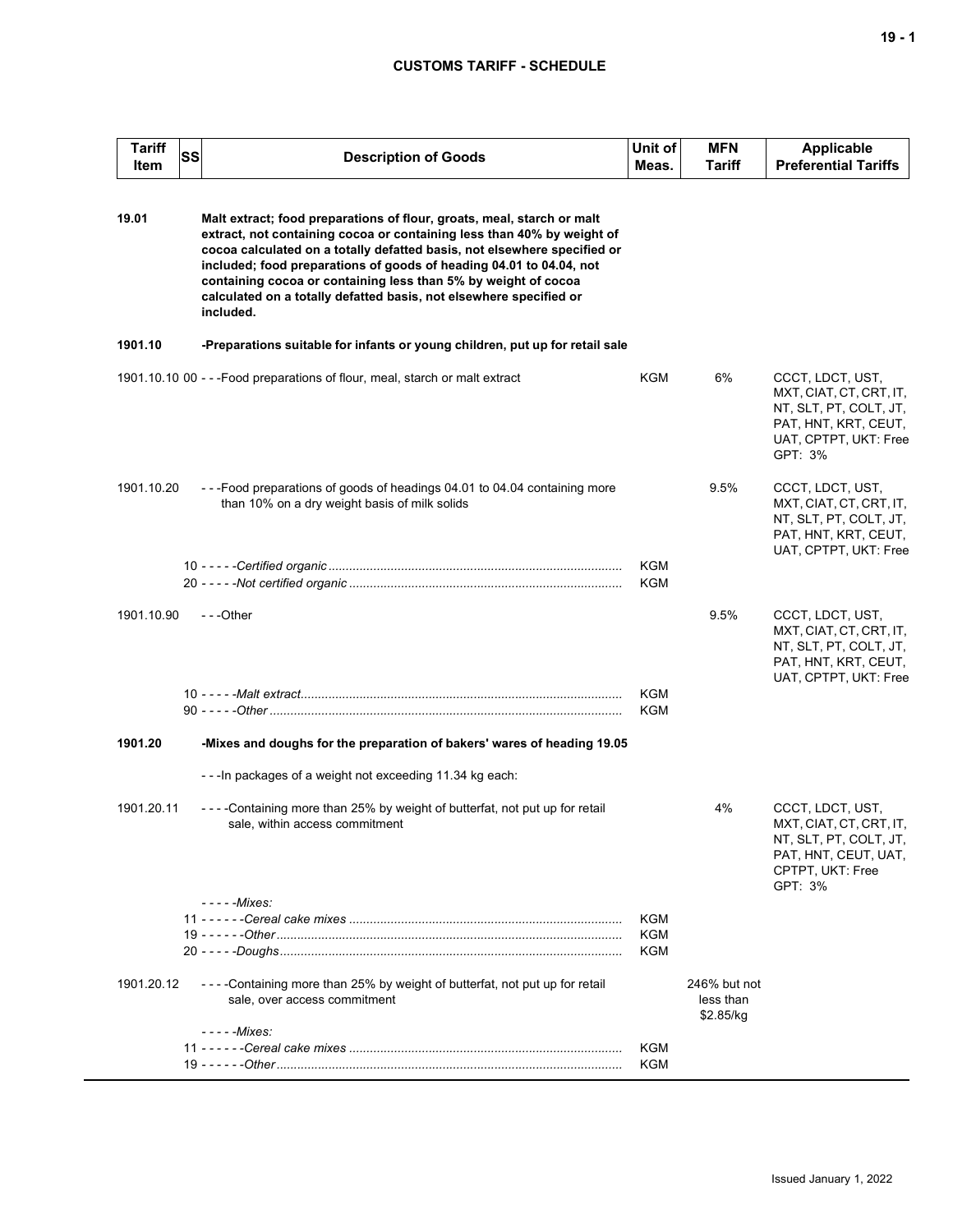| Tariff<br>Item | <b>SS</b> | <b>Description of Goods</b>                                                                                                                                                                                                                                                                                      | Unit of<br>Meas. | <b>MFN</b><br><b>Tariff</b>            | Applicable<br><b>Preferential Tariffs</b>                                                                                                |
|----------------|-----------|------------------------------------------------------------------------------------------------------------------------------------------------------------------------------------------------------------------------------------------------------------------------------------------------------------------|------------------|----------------------------------------|------------------------------------------------------------------------------------------------------------------------------------------|
|                |           |                                                                                                                                                                                                                                                                                                                  | <b>KGM</b>       |                                        |                                                                                                                                          |
| 1901.20.13     |           | ----Other, containing 25% or more by weight of wheat, within access<br>commitment                                                                                                                                                                                                                                |                  | 4%                                     | CCCT, LDCT, UST,<br>MXT, CIAT, CT, CRT, IT,<br>NT, SLT, PT, COLT, JT,<br>PAT, HNT, KRT, CEUT,<br>UAT, CPTPT, UKT: Free<br>GPT: 3%        |
|                |           |                                                                                                                                                                                                                                                                                                                  | KGM              |                                        |                                                                                                                                          |
|                |           |                                                                                                                                                                                                                                                                                                                  | <b>KGM</b>       |                                        |                                                                                                                                          |
| 1901.20.14     |           | ----Other, in packages of a weight not exceeding 454 g each, containing<br>25% or more by weight of wheat, over access commitment;<br>Frozen, for bread, buns, rolls and pizza crusts, in packages of a weight<br>not exceeding 900 g each, containing 25% or more by weight of wheat,<br>over access commitment |                  | 4%                                     | CCCT, LDCT, UST,<br>MXT, CIAT, CT, CRT, IT,<br>NT, SLT, PT, COLT, JT,<br>PAT, HNT, KRT, CEUT,<br>UAT, CPTPT, UKT: Free<br>GPT: 4%        |
|                |           |                                                                                                                                                                                                                                                                                                                  | <b>KGM</b>       |                                        |                                                                                                                                          |
|                |           |                                                                                                                                                                                                                                                                                                                  | <b>KGM</b>       |                                        |                                                                                                                                          |
| 1901.20.15     |           | ----Other, containing 25% or more by weight of wheat, over access<br>commitment                                                                                                                                                                                                                                  |                  | 8.5%                                   | 11.93¢/kg plus LDCT, UST, MXT, CIAT,<br>CT, CRT, PT, COLT, JT,<br>PAT, HNT, KRT, CEUT,<br>UAT, UKT: Free<br>CPTPT: 6.50¢/kg plus<br>4.5% |
|                |           | - - - - - Mixes:                                                                                                                                                                                                                                                                                                 |                  |                                        |                                                                                                                                          |
|                |           |                                                                                                                                                                                                                                                                                                                  | <b>KGM</b>       |                                        |                                                                                                                                          |
|                |           |                                                                                                                                                                                                                                                                                                                  | <b>KGM</b>       |                                        |                                                                                                                                          |
|                |           |                                                                                                                                                                                                                                                                                                                  | <b>KGM</b>       |                                        |                                                                                                                                          |
| 1901.20.19     |           | $--$ - Other                                                                                                                                                                                                                                                                                                     |                  | 6%                                     | CCCT, LDCT, UST,<br>MXT, CIAT, CT, CRT, IT,<br>NT, SLT, PT, COLT, JT,<br>PAT, HNT, KRT, CEUT,<br>UAT, CPTPT, UKT: Free<br>GPT: 3%        |
|                |           |                                                                                                                                                                                                                                                                                                                  | <b>KGM</b>       |                                        |                                                                                                                                          |
|                |           |                                                                                                                                                                                                                                                                                                                  | <b>KGM</b>       |                                        |                                                                                                                                          |
|                |           | - - - In bulk or in packages of a weight exceeding 11.34 kg each:                                                                                                                                                                                                                                                |                  |                                        |                                                                                                                                          |
| 1901.20.21     |           | - - - - Containing more than 25% by weight of butterfat, not put up for retail<br>sale, within access commitment                                                                                                                                                                                                 |                  | 3%                                     | CCCT, LDCT, UST,<br>MXT, CIAT, CT, CRT, IT,<br>NT, SLT, PT, COLT, JT,<br>PAT, HNT, CEUT, UAT,<br>CPTPT, UKT: Free<br>GPT: 3%             |
|                |           | $---Mixes$                                                                                                                                                                                                                                                                                                       |                  |                                        |                                                                                                                                          |
|                |           |                                                                                                                                                                                                                                                                                                                  | <b>KGM</b>       |                                        |                                                                                                                                          |
|                |           |                                                                                                                                                                                                                                                                                                                  | <b>KGM</b>       |                                        |                                                                                                                                          |
|                |           |                                                                                                                                                                                                                                                                                                                  | <b>KGM</b>       |                                        |                                                                                                                                          |
| 1901.20.22     |           | - - - - Containing more than 25% by weight of butterfat, not put up for retail<br>sale, over access commitment                                                                                                                                                                                                   |                  | 244% but not<br>less than<br>\$2.83/kg |                                                                                                                                          |

 $\mathbf I$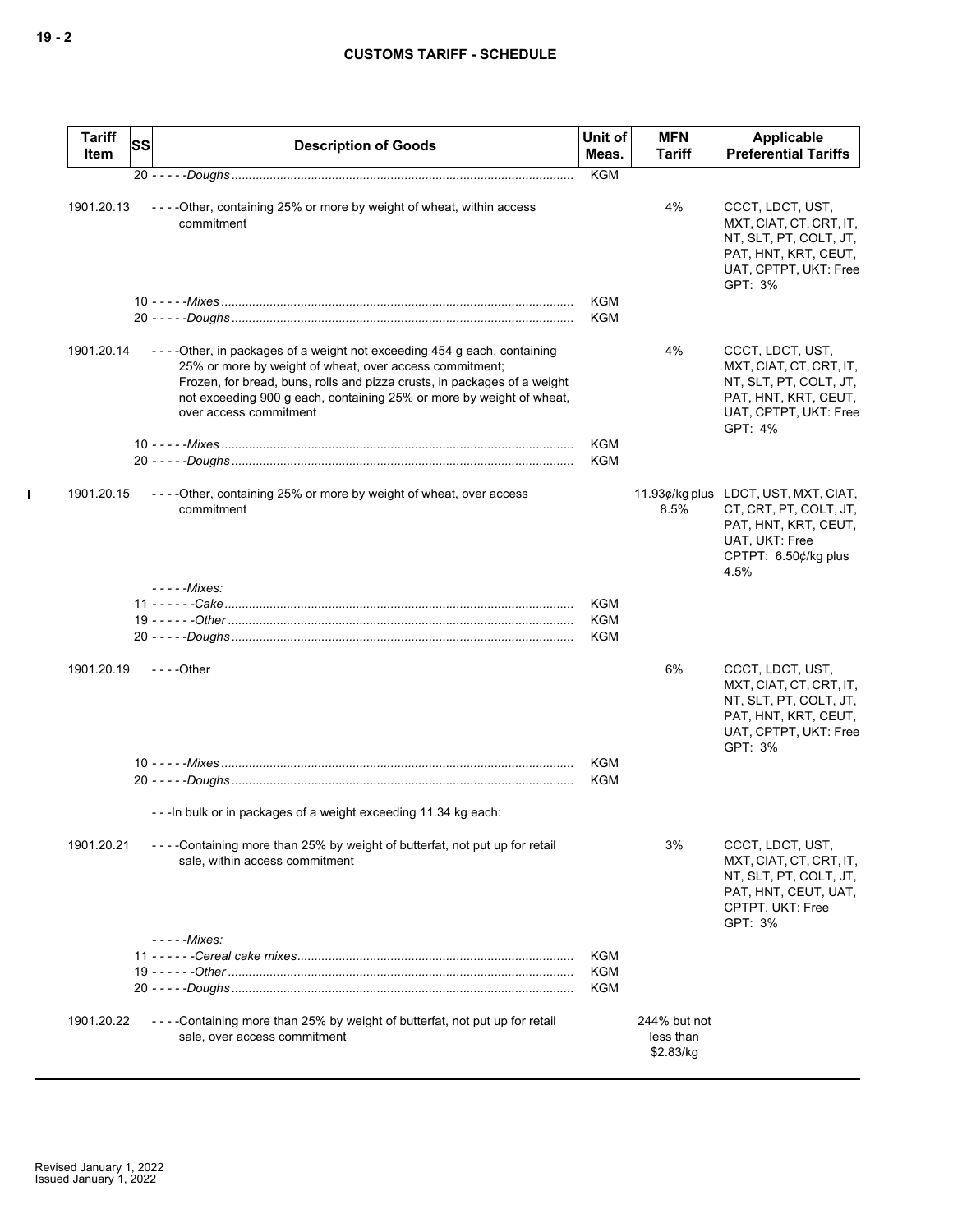| <b>Tariff</b><br>Item | SS | <b>Description of Goods</b>                                                                                                                   | Unit of<br>Meas.                       | <b>MFN</b><br>Tariff | <b>Applicable</b><br><b>Preferential Tariffs</b>                                                                                       |
|-----------------------|----|-----------------------------------------------------------------------------------------------------------------------------------------------|----------------------------------------|----------------------|----------------------------------------------------------------------------------------------------------------------------------------|
|                       |    | $-- -$ - $Mixes$ :                                                                                                                            | KGM<br>KGM<br>KGM                      |                      |                                                                                                                                        |
|                       |    | 1901.20.23 00 - - - - Other, containing 25% or more by weight of wheat, within access<br>commitment                                           | KGM                                    | 3%                   | CCCT, LDCT, UST,<br>MXT, CIAT, CT, CRT, IT,<br>NT, SLT, PT, COLT, JT,<br>PAT, HNT, KRT, CEUT,<br>UAT, CPTPT, UKT: Free<br>GPT: 3%      |
|                       |    | 1901.20.24 00 - - - - Other, containing 25% or more by weight of wheat, over access<br>commitment                                             | KGM                                    | 6%                   | 11.93¢/kg plus LDCT, UST, MXT, CIAT,<br>CT, CRT, PT, COLT, JT,<br>PAT, HNT, KRT, CEUT,<br>UAT, UKT: Free<br>CPTPT: 6.50¢/kg plus<br>3% |
| 1901.20.29            |    | $- - -$ Other                                                                                                                                 |                                        | 4.5%                 | CCCT, LDCT, UST,<br>MXT, CIAT, CT, CRT, IT,<br>NT, SLT, PT, COLT, JT,<br>PAT, HNT, KRT, CEUT,<br>UAT, CPTPT, UKT: Free<br>GPT: 3%      |
|                       |    |                                                                                                                                               | KGM<br>KGM                             |                      |                                                                                                                                        |
| 1901.90               |    | -Other                                                                                                                                        |                                        |                      |                                                                                                                                        |
|                       |    | - - - Malt extract:                                                                                                                           |                                        |                      |                                                                                                                                        |
|                       |    | 1901.90.11 00 - - - - Within access commitment                                                                                                | <b>KGM</b>                             | Free                 | AUT, NZT, CCCT, LDCT,<br>UST, MXT, CT, CRT, IT,<br>NT, SLT, PT, COLT, JT,<br>PAT, HNT, CEUT, UAT,<br>CPTPT, UKT: Free                  |
|                       |    | 1901.90.12 00 - - - - Over access commitment                                                                                                  | KGM                                    | 17%                  | 19.78¢/kg plus LDCT, UST, MXT, CT,<br>CRT, PT, COLT, JT, PAT,<br>HNT, KRT, CEUT, UAT,<br>UKT: Free<br>CPTPT: 10.78¢/kg plus<br>9%      |
| 1901.90.20            |    | ---Food preparations of flour, meal, starch or malt extract                                                                                   |                                        | Free                 | CCCT, LDCT, GPT, UST,<br>MXT, CIAT, CT, CRT, IT,<br>NT, SLT, PT, COLT, JT,<br>PAT, HNT, KRT, CEUT,<br>UAT, CPTPT, UKT: Free            |
|                       |    |                                                                                                                                               | <b>KGM</b><br><b>KGM</b><br><b>KGM</b> |                      |                                                                                                                                        |
|                       |    | ---Food preparations of goods of headings 04.01 to 04.04, containing more<br>than 10% but less than 50% on a dry weight basis of milk solids: |                                        |                      |                                                                                                                                        |

 $\blacksquare$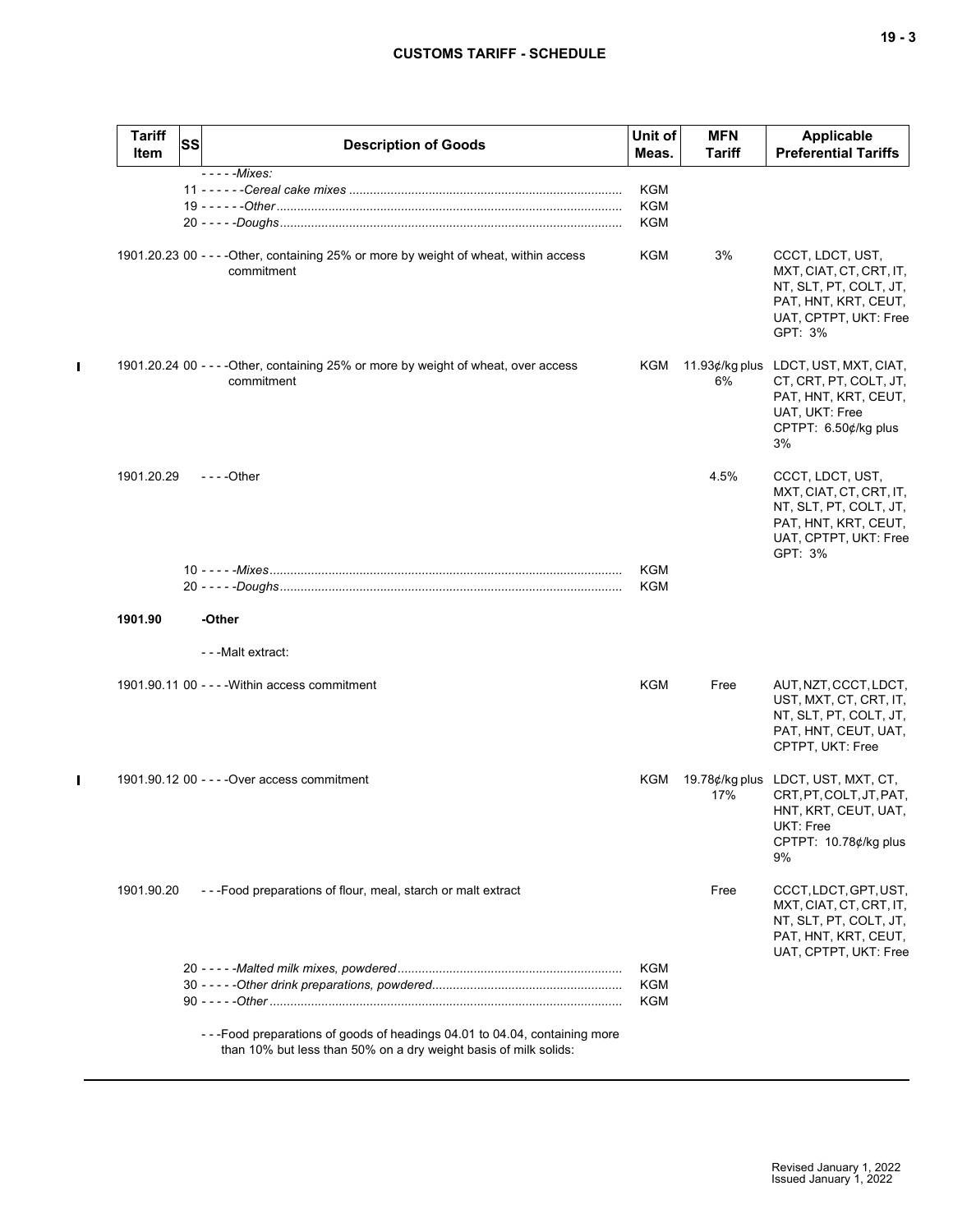| <b>Tariff</b><br>Item | SS<br><b>Description of Goods</b>                                                                                        | Unit of<br>Meas.         | <b>MFN</b><br><b>Tariff</b>                  | Applicable<br><b>Preferential Tariffs</b>                                                                              |
|-----------------------|--------------------------------------------------------------------------------------------------------------------------|--------------------------|----------------------------------------------|------------------------------------------------------------------------------------------------------------------------|
|                       | 1901.90.31 00 - - - - Ice cream mixes or ice milk mixes, within access commitment                                        | <b>KGM</b>               | 6.5%                                         | CCCT, LDCT, UST, CT,<br>CRT, IT, NT, SLT, PT,<br>COLT, JT, PAT, HNT,<br>CEUT, UAT, CPTPT,<br>UKT: Free<br>GPT: 5%      |
|                       | 1901.90.32 00 - - - - lce cream mixes or ice milk mixes, over access commitment                                          |                          | KGM 267.5% but not<br>less than<br>\$1.16/kg |                                                                                                                        |
| 1901.90.33            | ----Other, not put up for retail sale, within access commitment                                                          |                          | 6.5%                                         | CCCT, LDCT, UST, CT,<br>CRT, IT, NT, SLT, PT,<br>COLT, JT, PAT, HNT,<br>CEUT, UAT, CPTPT,<br>UKT: Free<br>GPT: 5%      |
|                       |                                                                                                                          | <b>KGM</b><br><b>KGM</b> |                                              |                                                                                                                        |
| 1901.90.34            | ----Other, not put up for retail sale, over access commitment                                                            |                          | 250.5% but not<br>less than<br>\$2.91/kg     |                                                                                                                        |
|                       |                                                                                                                          | <b>KGM</b><br><b>KGM</b> |                                              |                                                                                                                        |
| 1901.90.39            | $--$ Other                                                                                                               |                          | Free                                         | CCCT, LDCT, GPT, UST,<br>MXT, CIAT, CT, CRT, IT,<br>NT, SLT, PT, COLT, JT,<br>PAT, HNT, CEUT, UAT,<br>CPTPT, UKT: Free |
|                       |                                                                                                                          | <b>KGM</b><br><b>KGM</b> |                                              |                                                                                                                        |
| 1901.90.40            | ---Food preparations of goods of headings 04.01 to 04.04, containing 10% or<br>less on a dry weight basis of milk solids |                          | Free                                         | CCCT, LDCT, GPT, UST,<br>MXT, CT, CRT, IT, NT,<br>SLT, PT, COLT, JT, PAT,<br>HNT, CEUT, UAT,<br>CPTPT, UKT: Free       |
|                       |                                                                                                                          | <b>KGM</b><br><b>KGM</b> |                                              |                                                                                                                        |
|                       | --Food preparations of goods of headings 04.01 to 04.04, containing 50% or<br>more on a dry weight basis of milk solids: |                          |                                              |                                                                                                                        |
|                       | 1901.90.51 00 - - - - lce cream mixes or ice milk mixes, within access commitment                                        | KGM                      | 6.5%                                         | CCCT, LDCT, UST, CT,<br>CRT, IT, NT, SLT, PT,<br>COLT, JT, PAT, HNT,<br>CEUT, UAT, CPTPT,<br>UKT: Free<br>GPT: 5%      |
|                       | 1901.90.52 00 - - - - lce cream mixes or ice milk mixes, over access commitment                                          |                          | KGM 267.5% but not<br>less than<br>\$1.16/kg |                                                                                                                        |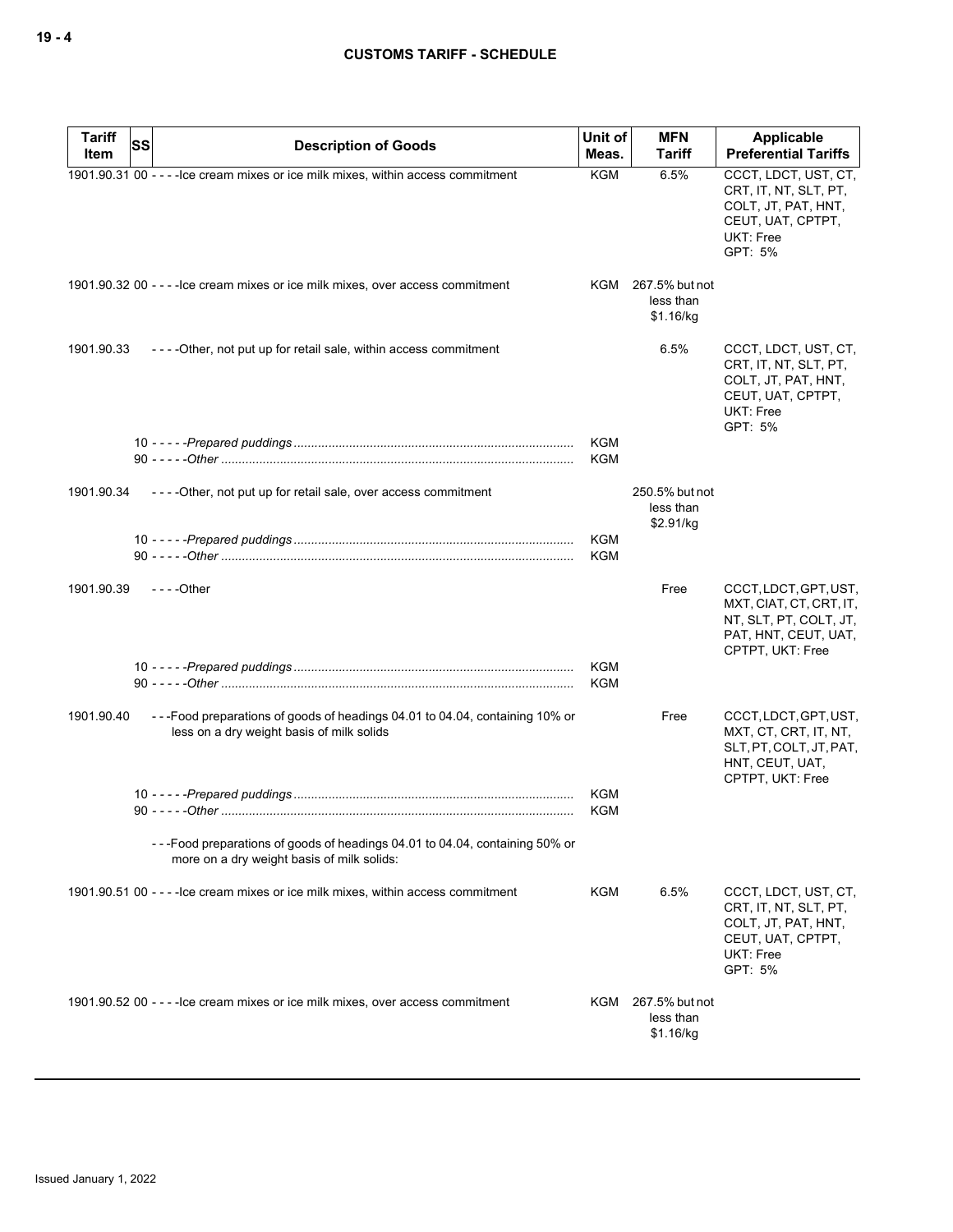| <b>Tariff</b><br>Item | <b>SS</b><br><b>Description of Goods</b>                                                                                                                                                                             | Unit of<br>Meas.  | <b>MFN</b><br><b>Tariff</b>                  | Applicable<br><b>Preferential Tariffs</b>                                                                                          |
|-----------------------|----------------------------------------------------------------------------------------------------------------------------------------------------------------------------------------------------------------------|-------------------|----------------------------------------------|------------------------------------------------------------------------------------------------------------------------------------|
|                       | 1901.90.53 00 - - - - Other, not put up for retail sale, within access commitment                                                                                                                                    | <b>KGM</b>        | 6.5%                                         | CCCT, LDCT, UST, CT,<br>CRT, IT, NT, SLT, PT,<br>COLT, JT, PAT, HNT,<br>CEUT, UAT, CPTPT,<br>UKT: Free<br>GPT: 5%                  |
|                       | 1901.90.54 00 - - - - Other, not put up for retail sale, over access commitment                                                                                                                                      |                   | KGM 250.5% but not<br>less than<br>\$2.91/kg |                                                                                                                                    |
|                       | 1901.90.59 00 - - - - Other                                                                                                                                                                                          | KGM               | Free                                         | CCCT, LDCT, GPT, UST,<br>MXT, CT, CRT, IT, NT,<br>SLT, PT, COLT, JT, PAT,<br>HNT, CEUT, UAT,<br>CPTPT, UKT: Free                   |
| 19.02                 | Pasta, whether or not cooked or stuffed (with meat or other substances)<br>or otherwise prepared, such as spaghetti, macaroni, noodles, lasagna,<br>gnocchi, ravioli, cannelloni; couscous, whether or not prepared. |                   |                                              |                                                                                                                                    |
|                       | -Uncooked pasta, not stuffed or otherwise prepared:                                                                                                                                                                  |                   |                                              |                                                                                                                                    |
| 1902.11               | - -Containing eggs                                                                                                                                                                                                   |                   |                                              |                                                                                                                                    |
|                       | 1902.11.10 00 - - - Containing 25% or more by weight of wheat, within access commitment                                                                                                                              | KGM               | 4%                                           | CCCT, LDCT, UST,<br>MXT, CIAT, CT, CRT, IT,<br>NT, SLT, PT, COLT, JT,<br>PAT, HNT, KRT, CEUT,<br>UAT, CPTPT, UKT: Free<br>GPT: 4%  |
|                       | - - - Containing 25% or more by weight of wheat, over access commitment:                                                                                                                                             |                   |                                              |                                                                                                                                    |
| 1902.11.21            | ----In packages of a weight not exceeding 2.3 kg each                                                                                                                                                                |                   | 4%                                           | CCCT, LDCT, UST,<br>MXT, CIAT, CT, CRT, PT,<br>COLT, JT, PAT, HNT,<br>KRT, CEUT, UAT,<br>CPTPT, UKT: Free<br>GPT: 4%               |
|                       | 90 - - - - - - Other                                                                                                                                                                                                 | KGM<br><b>KGM</b> |                                              |                                                                                                                                    |
| 1902.11.29            | $--$ Other                                                                                                                                                                                                           |                   | 8.5%                                         | 16.27¢/kg plus LDCT, UST, MXT, CT,<br>CRT, PT, COLT, JT, PAT,<br>HNT, KRT, CEUT, UAT,<br>UKT: Free<br>CPTPT: 8.87¢/kg plus<br>4.5% |
|                       |                                                                                                                                                                                                                      | <b>KGM</b><br>KGM |                                              |                                                                                                                                    |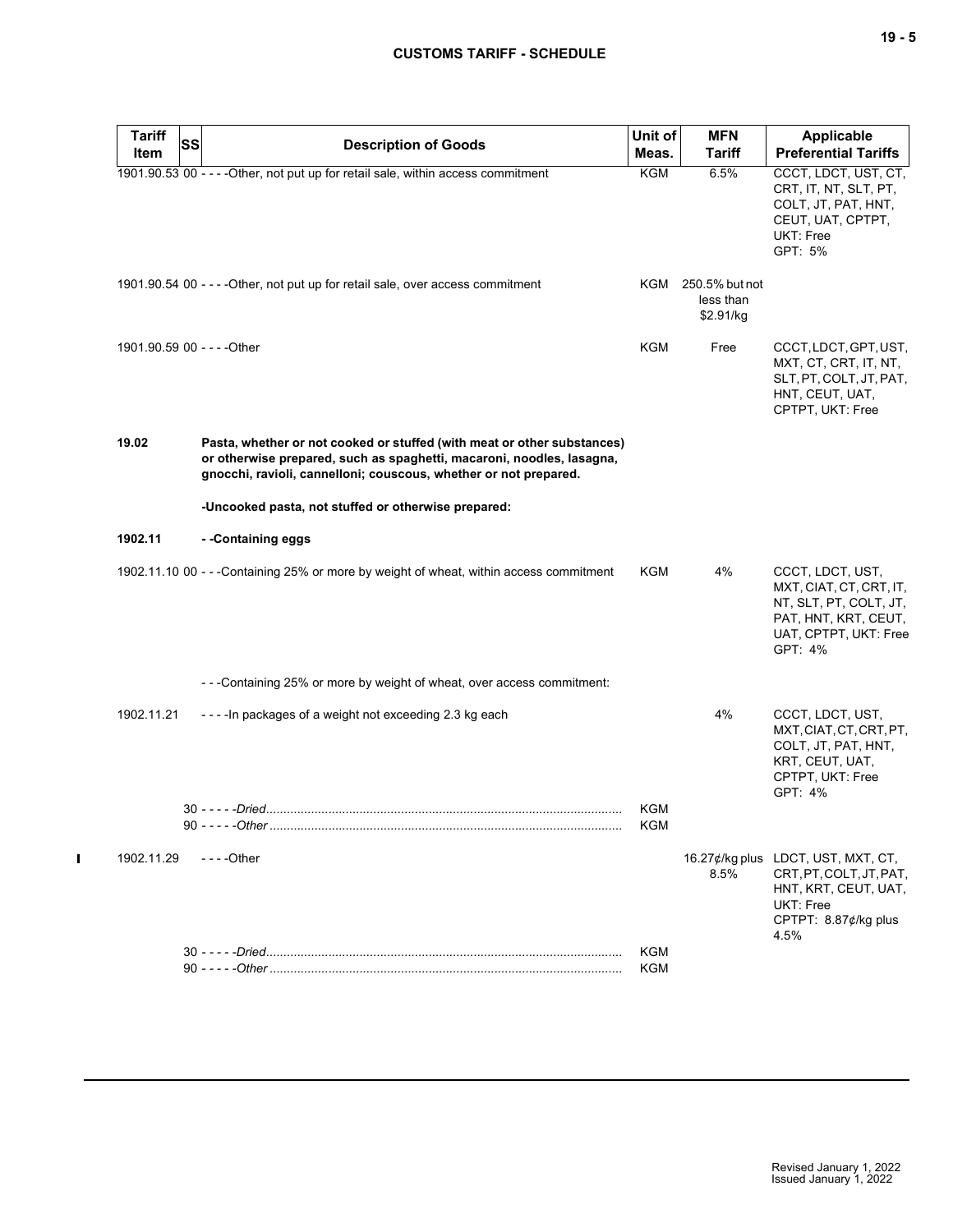| Tariff<br>Item | SS<br><b>Description of Goods</b>                                                                                               | Unit of<br>Meas. | <b>MFN</b><br><b>Tariff</b> | <b>Applicable</b><br><b>Preferential Tariffs</b>                                                                                  |
|----------------|---------------------------------------------------------------------------------------------------------------------------------|------------------|-----------------------------|-----------------------------------------------------------------------------------------------------------------------------------|
|                | 1902.11.90 00 - - - Other                                                                                                       | <b>KGM</b>       | 6%                          | CCCT, LDCT, UST,<br>MXT, CIAT, CT, CRT, IT,<br>NT, SLT, PT, COLT, JT,<br>PAT, HNT, KRT, CEUT,<br>UAT, CPTPT, UKT: Free<br>GPT: 4% |
| 1902.19        | - -Other                                                                                                                        |                  |                             |                                                                                                                                   |
|                | - - - Low protein or protein-free pasta, certified by Health Canada as special<br>low protein or protein-free dietary products: |                  |                             |                                                                                                                                   |
|                | 1902.19.11 00 - - - - Containing 25% or more by weight of wheat, within access commitment                                       | KGM              | Free                        | CCCT, LDCT, GPT, UST,<br>MXT, CIAT, CT, CRT, IT,<br>NT, SLT, PT, COLT, JT,<br>PAT, HNT, KRT, CEUT,<br>UAT, CPTPT, UKT: Free       |
| 1902.19.12     | ----Containing 25% or more by weight of wheat, over access commitment                                                           |                  | Free                        | CCCT, LDCT, GPT, UST,<br>MXT, CIAT, CT, CRT, IT,<br>NT, SLT, PT, COLT, JT,<br>PAT, HNT, KRT, CEUT,<br>UAT, CPTPT, UKT: Free       |
|                |                                                                                                                                 | KGM<br>KGM       |                             |                                                                                                                                   |
|                | 1902.19.19 00 - - - - Other                                                                                                     | KGM              | Free                        | CCCT, LDCT, GPT, UST,<br>MXT, CIAT, CT, CRT, IT,<br>NT, SLT, PT, COLT, JT,<br>PAT, HNT, KRT, CEUT,<br>UAT, CPTPT, UKT: Free       |
|                | ---Other, containing flour and water only:                                                                                      |                  |                             |                                                                                                                                   |
| 1902.19.21     | ----Containing 25% or more by weight of wheat, within access commitment                                                         |                  | Free                        | CCCT, LDCT, GPT, UST,<br>MXT, CIAT, CT, CRT, IT,<br>NT, SLT, PT, COLT, JT,<br>PAT, HNT, KRT, CEUT,<br>UAT, CPTPT, UKT: Free       |
|                |                                                                                                                                 | KGM<br>KGM       |                             |                                                                                                                                   |
| 1902.19.22     | ----Containing 25% or more by weight of wheat, in packages of a weight not<br>exceeding 2.3 kg each, over access commitment     |                  | Free                        | CCCT, LDCT, GPT, UST,<br>MXT, CIAT, CT, CRT, IT,<br>NT, SLT, PT, COLT, JT,<br>PAT, HNT, KRT, CEUT,<br>UAT, CPTPT, UKT: Free       |
|                |                                                                                                                                 | KGM              |                             |                                                                                                                                   |
| 1902.19.23     | ----Other, containing 25% or more by weight of wheat, over access<br>commitment                                                 | KGM              | 16.27 $\notin$ /kg          | LDCT, UST, MXT, CT,<br>CRT, PT, COLT, JT, PAT,<br>HNT, KRT, CEUT, UAT,<br>UKT: Free<br>CPTPT: 8.87¢/kg                            |
|                |                                                                                                                                 | KGM<br>KGM       |                             |                                                                                                                                   |
|                |                                                                                                                                 |                  |                             |                                                                                                                                   |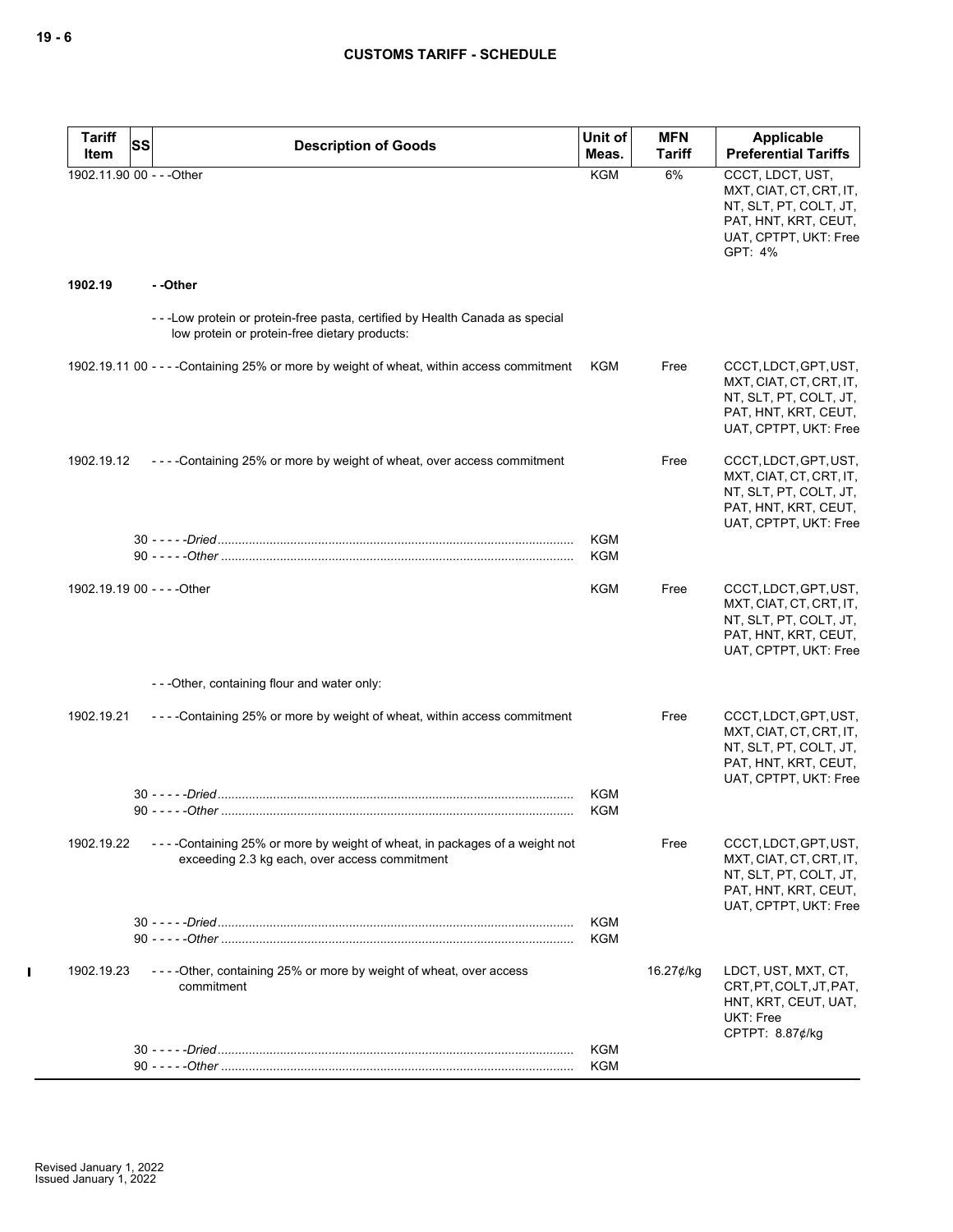| <b>Tariff</b><br>Item | ssl<br><b>Description of Goods</b>                                                                                                         | Unit of<br>Meas.  | <b>MFN</b><br>Tariff | Applicable<br><b>Preferential Tariffs</b>                                                                                          |
|-----------------------|--------------------------------------------------------------------------------------------------------------------------------------------|-------------------|----------------------|------------------------------------------------------------------------------------------------------------------------------------|
| 1902.19.29            | $--$ Other                                                                                                                                 |                   | Free                 | CCCT, LDCT, GPT, UST,<br>MXT, CIAT, CT, CRT, IT,<br>NT, SLT, PT, COLT, JT,<br>PAT, HNT, KRT, CEUT,<br>UAT, CPTPT, UKT: Free        |
|                       | $- -$ Other:                                                                                                                               | KGM<br>KGM        |                      |                                                                                                                                    |
|                       | 1902.19.91 00 - - - - Containing 25% or more by weight of wheat, within access commitment KGM                                              |                   | 4%                   | CCCT, LDCT, UST,<br>MXT, CIAT, CT, CRT, IT,<br>NT, SLT, PT, COLT, JT,<br>PAT, HNT, KRT, CEUT,<br>UAT, CPTPT, UKT: Free<br>GPT: 4%  |
| 1902.19.92            | ----Containing 25% or more by weight of wheat, in packages of a weight not<br>exceeding 2.3 kg each, over access commitment                |                   | 4%                   | CCCT, LDCT, UST,<br>MXT, CT, CRT, PT,<br>COLT, JT, PAT, HNT,<br>KRT, CEUT, UAT,<br>CPTPT, UKT: Free<br>GPT: 4%                     |
|                       |                                                                                                                                            | <b>KGM</b><br>KGM |                      |                                                                                                                                    |
|                       | 1902.19.93 00 - - - - Other, containing 25% or more by weight of wheat, over access<br>commitment                                          | KGM               | 8.5%                 | 16.27¢/kg plus LDCT, UST, MXT, CT,<br>CRT, PT, COLT, JT, PAT,<br>HNT, KRT, CEUT, UAT,<br>UKT: Free<br>CPTPT: 8.87¢/kg plus<br>4.5% |
| 1902.19.99            | $--$ Other                                                                                                                                 |                   | 6%                   | CCCT, LDCT, UST,<br>MXT, CIAT, CT, CRT, IT,<br>NT, SLT, PT, COLT, JT,<br>PAT, HNT, KRT, CEUT,<br>UAT, CPTPT, UKT: Free<br>GPT: 4%  |
|                       |                                                                                                                                            | KGM<br>KGM        |                      |                                                                                                                                    |
| 1902.20.00            | -Stuffed pasta, whether or not cooked or otherwise prepared                                                                                |                   | 11%                  | CCCT, LDCT, UST,<br>MXT, CT, CRT, IT, NT,<br>SLT, PT, COLT, JT, PAT,<br>HNT, KRT, CEUT, UAT,<br>CPTPT, UKT: Free<br>GPT: 10%       |
|                       |                                                                                                                                            | KGM<br>KGM        |                      |                                                                                                                                    |
| 1902.30               | -Other pasta                                                                                                                               |                   |                      |                                                                                                                                    |
|                       | ---Low protein or protein-free pasta, without meat, certified by Health Canada<br>as special low protein or protein-free dietary products: |                   |                      |                                                                                                                                    |

 $\blacksquare$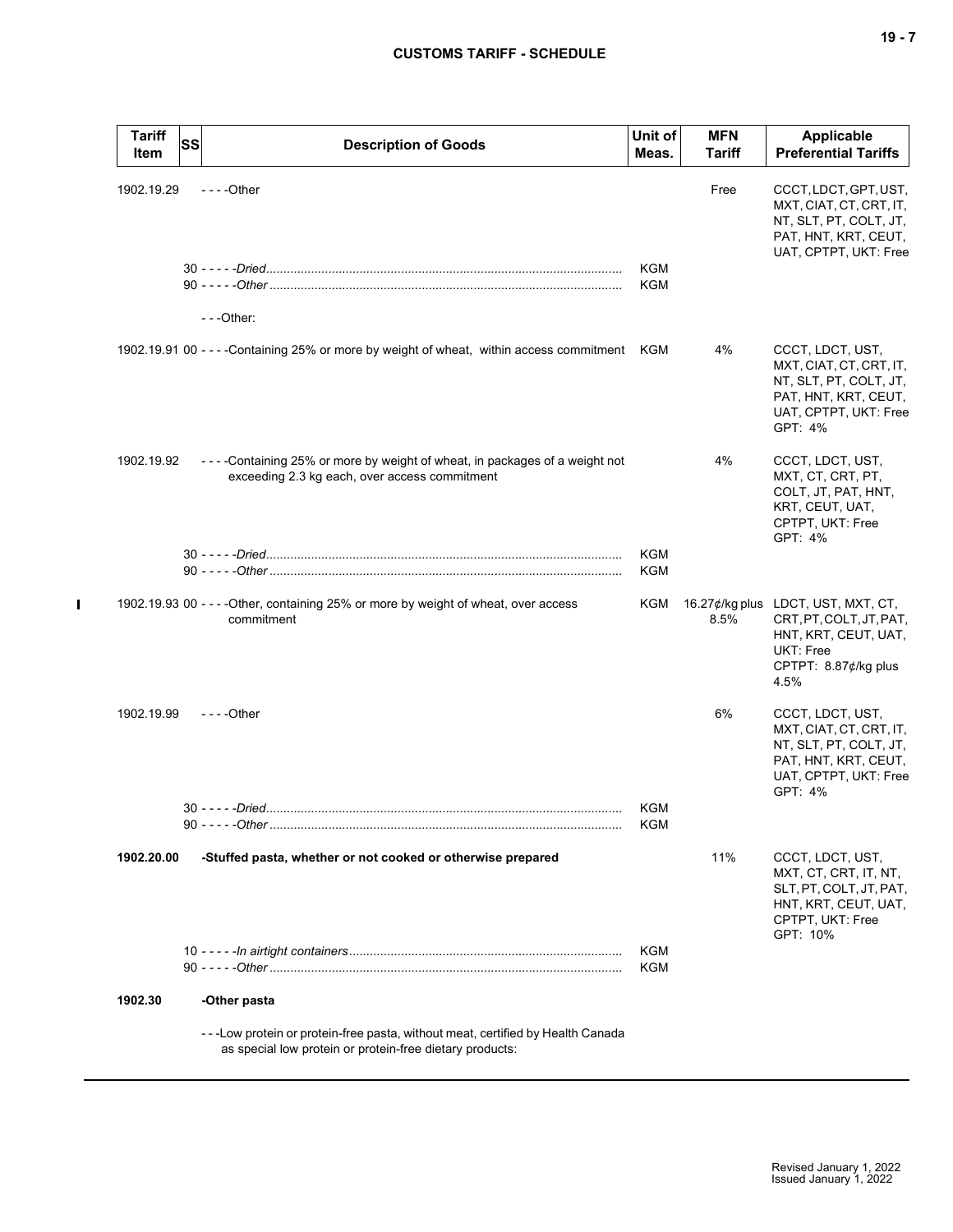| <b>Tariff</b><br><b>SS</b>  |                                                                                                                 | Unit of                  | <b>MFN</b>                | Applicable                                                                                                                        |
|-----------------------------|-----------------------------------------------------------------------------------------------------------------|--------------------------|---------------------------|-----------------------------------------------------------------------------------------------------------------------------------|
| Item                        | <b>Description of Goods</b>                                                                                     | Meas.                    | <b>Tariff</b>             | <b>Preferential Tariffs</b>                                                                                                       |
|                             | 1902.30.11 00 - - - - Containing 25% or more by weight of wheat, within access commitment                       | <b>KGM</b>               | Free                      | CCCT, LDCT, GPT, UST,<br>MXT, CIAT, CT, CRT, IT,<br>NT, SLT, PT, COLT, JT,<br>PAT, HNT, KRT, CEUT,<br>UAT, CPTPT, UKT: Free       |
|                             | 1902.30.12 00 - - - - Containing 25% or more by weight of wheat, over access commitment                         | <b>KGM</b>               | Free                      | CCCT, LDCT, GPT, UST,<br>MXT, CIAT, CT, CRT, IT,<br>NT, SLT, PT, COLT, JT,<br>PAT, HNT, KRT, CEUT,<br>UAT, CPTPT, UKT: Free       |
| 1902.30.19 00 - - - - Other |                                                                                                                 | <b>KGM</b>               | Free                      | CCCT, LDCT, GPT, UST,<br>MXT, CIAT, CT, CRT, IT,<br>NT, SLT, PT, COLT, JT,<br>PAT, HNT, KRT, CEUT,<br>UAT, CPTPT, UKT: Free       |
|                             | 1902.30.20 00 - - - Other, containing 25% or more by weight of wheat, without meat, within<br>access commitment | KGM                      | 4%                        | CCCT, LDCT, UST,<br>MXT, CIAT, CT, CRT, IT,<br>NT, SLT, PT, COLT, JT,<br>PAT, HNT, KRT, CEUT,<br>UAT, CPTPT, UKT: Free<br>GPT: 4% |
|                             | -- - Other, containing 25% or more by weight of wheat, without meat, over<br>access commitment:                 |                          |                           |                                                                                                                                   |
| 1902.30.31                  | ---- In packages of a weight not exceeding 2.3 kg each                                                          |                          | 4%                        | CCCT, LDCT, UST,<br>MXT, CIAT, CT, CRT, PT,<br>COLT, JT, PAT, HNT,<br>KRT, CEUT, UAT,<br>CPTPT, UKT: Free<br>GPT: 4%              |
|                             |                                                                                                                 | <b>KGM</b><br><b>KGM</b> |                           |                                                                                                                                   |
| 1902.30.39 00 - - - - Other |                                                                                                                 | <b>KGM</b>               | 4.01 $¢$ /kg plus<br>8.5% | LDCT, UST, MXT, CIAT,<br>CT, CRT, PT, COLT, JT,<br>PAT, HNT, KRT, CEUT,<br>UAT, UKT: Free<br>CPTPT: 2.18¢/kg plus<br>4.5%         |
| 1902.30.40                  | - - - Other, without meat                                                                                       |                          | 6%                        | CCCT, LDCT, UST,<br>MXT, CIAT, CT, CRT, IT,<br>NT, SLT, PT, COLT, JT,<br>PAT, HNT, KRT, CEUT,<br>UAT, CPTPT, UKT: Free<br>GPT: 4% |
|                             |                                                                                                                 | <b>KGM</b><br><b>KGM</b> |                           |                                                                                                                                   |
|                             |                                                                                                                 |                          |                           |                                                                                                                                   |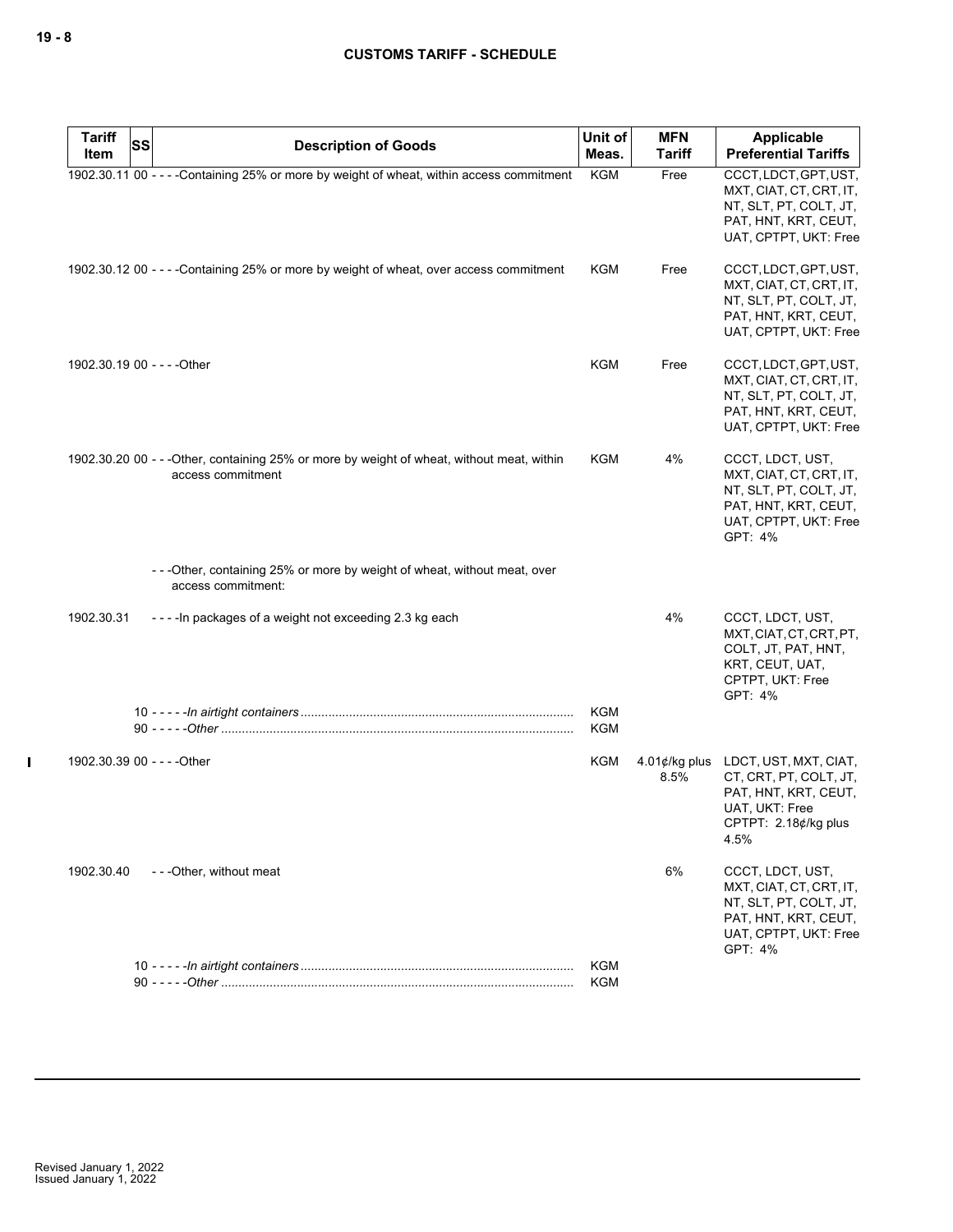| <b>Tariff</b><br>Item | <b>SS</b> | <b>Description of Goods</b>                                                                                                                                                                                                                                                                                                       | Unit of<br>Meas. | <b>MFN</b><br><b>Tariff</b> | <b>Applicable</b><br><b>Preferential Tariffs</b>                                                                                   |
|-----------------------|-----------|-----------------------------------------------------------------------------------------------------------------------------------------------------------------------------------------------------------------------------------------------------------------------------------------------------------------------------------|------------------|-----------------------------|------------------------------------------------------------------------------------------------------------------------------------|
| 1902.30.50            |           | - - - With meat                                                                                                                                                                                                                                                                                                                   | KGM              | 11%                         | CCCT, LDCT, UST,<br>MXT, CIAT, CT, CRT, IT,<br>NT, SLT, PT, COLT, JT,<br>PAT, HNT, KRT, CEUT,<br>UAT, CPTPT, UKT: Free<br>GPT: 10% |
| 1902.40               |           | -Couscous                                                                                                                                                                                                                                                                                                                         | KGM              |                             |                                                                                                                                    |
|                       |           | 1902.40.10 00 - - - In packages of a weight not exceeding 11.34 kg each                                                                                                                                                                                                                                                           | KGM              | 5.5%                        | CCCT, LDCT, UST,<br>MXT, CIAT, CT, CRT, IT,<br>NT, SLT, PT, COLT, JT,<br>PAT, HNT, KRT, CEUT,<br>UAT, CPTPT, UKT: Free<br>GPT: 5%  |
|                       |           | 1902.40.20 00 - - - In bulk or in packages of a weight exceeding 11.34 kg each                                                                                                                                                                                                                                                    | KGM              | Free                        | CCCT, LDCT, GPT, UST,<br>MXT, CIAT, CT, CRT, IT,<br>NT, SLT, PT, COLT, JT,<br>PAT, HNT, KRT, CEUT,<br>UAT, CPTPT, UKT: Free        |
|                       |           | 1903.00.00 00 Tapioca and substitutes therefor prepared from starch, in the form of<br>flakes, grains, pearls, siftings or in similar forms.                                                                                                                                                                                      | KGM              | Free                        | CCCT, LDCT, GPT, UST,<br>MXT, CIAT, CT, CRT, IT,<br>NT, SLT, PT, COLT, JT,<br>PAT, HNT, KRT, CEUT,<br>UAT, CPTPT, UKT: Free        |
| 19.04                 |           | Prepared foods obtained by the swelling or roasting of cereals or cereal<br>products (for example, corn flakes); cereals (other than maize (corn)) in<br>grain form or in the form of flakes or other worked grains (except flour,<br>groats and meal), pre-cooked or otherwise prepared, not elsewhere<br>specified or included. |                  |                             |                                                                                                                                    |
| 1904.10               |           | -Prepared foods obtained by the swelling or roasting of cereals or cereal<br>products                                                                                                                                                                                                                                             |                  |                             |                                                                                                                                    |
| 1904.10.10            |           | - - - Containing 25% or more by weight of wheat, within access commitment                                                                                                                                                                                                                                                         |                  | 4%                          | CCCT, LDCT, UST,<br>MXT, CIAT, CT, CRT, IT,<br>NT, SLT, PT, COLT, JT,<br>PAT, HNT, KRT, CEUT,<br>UAT, CPTPT, UKT: Free<br>GPT: 3%  |
|                       |           |                                                                                                                                                                                                                                                                                                                                   | KGM<br>KGM       |                             |                                                                                                                                    |
|                       |           | - - - Containing 25% or more by weight of wheat, over access commitment:                                                                                                                                                                                                                                                          |                  |                             |                                                                                                                                    |
| 1904.10.21            |           | ----In packages of a weight not exceeding 454 g each                                                                                                                                                                                                                                                                              |                  | 4%                          | CCCT, LDCT, UST,<br>MXT, CIAT, CT, CRT, PT,<br>COLT, JT, PAT, HNT,<br>KRT, CEUT, UAT,<br>CPTPT, UKT: Free<br>GPT: 4%               |
|                       |           |                                                                                                                                                                                                                                                                                                                                   | KGM              |                             |                                                                                                                                    |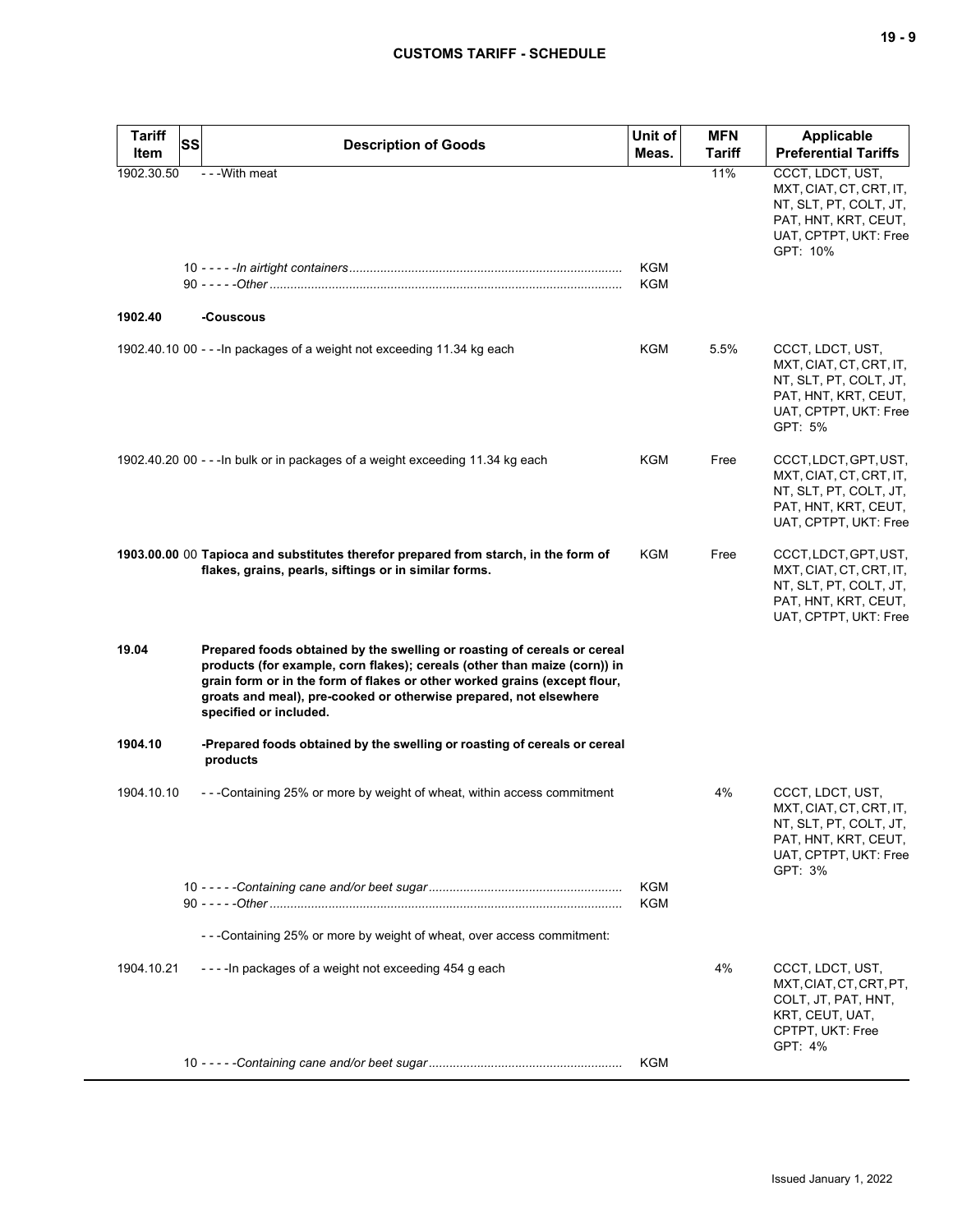$\mathbf I$ 

 $\mathbf{l}$ 

| <b>Tariff</b><br>Item       | <b>SS</b> | <b>Description of Goods</b>                                                                                                                       | Unit of<br>Meas.  | <b>MFN</b><br><b>Tariff</b> | Applicable<br><b>Preferential Tariffs</b>                                                                                                |
|-----------------------------|-----------|---------------------------------------------------------------------------------------------------------------------------------------------------|-------------------|-----------------------------|------------------------------------------------------------------------------------------------------------------------------------------|
|                             |           | 90 - - - - - Other ………………………………………………………………………………………                                                                                              | <b>KGM</b>        |                             |                                                                                                                                          |
| 1904.10.29                  |           | $--$ Other                                                                                                                                        |                   | 8.5%                        | 11.64¢/kg plus LDCT, UST, MXT, CIAT,<br>CT, CRT, PT, COLT, JT,<br>PAT, HNT, KRT, CEUT,<br>UAT, UKT: Free<br>CPTPT: 6.34¢/kg plus<br>4.5% |
|                             |           |                                                                                                                                                   | <b>KGM</b><br>KGM |                             |                                                                                                                                          |
|                             |           | 1904.10.30 00 - - - Of barley, within access commitment                                                                                           | KGM               | 4%                          | CCCT, LDCT, UST,<br>MXT, CIAT, CT, CRT, IT,<br>NT, SLT, PT, COLT, JT,<br>PAT, HNT, KRT, CEUT,<br>UAT, CPTPT, UKT: Free<br>GPT: 3%        |
|                             |           | - - - Of barley, over access commitment:                                                                                                          |                   |                             |                                                                                                                                          |
|                             |           | 1904.10.41 00 - - - - Breakfast cereals, in packages of a weight not exceeding 454 g each                                                         | KGM               | 4%                          | CCCT, LDCT, UST,<br>MXT, CIAT, CT, CRT, PT,<br>COLT, JT, PAT, HNT,<br>KRT, CEUT, UAT,<br>CPTPT, UKT: Free<br>GPT: 3%                     |
| 1904.10.49 00 - - - - Other |           |                                                                                                                                                   | KGM               | 12.6 $¢$ /kg plus<br>8.5%   | LDCT, UST, MXT, CIAT,<br>CT, CRT, PT, COLT, JT,<br>PAT, HNT, KRT, CEUT,<br>UAT, UKT: Free<br>CPTPT: 6.87¢/kg plus<br>4.5%                |
| 1904.10.90                  |           | ---Other                                                                                                                                          |                   | 6%                          | CCCT, LDCT, UST,<br>MXT, CIAT, CT, CRT, IT,<br>NT, SLT, PT, COLT, JT,<br>PAT, HNT, KRT, CEUT,<br>UAT, CPTPT, UKT: Free<br>GPT: 3%        |
|                             |           | 90 - - - - - - Other                                                                                                                              | KGM<br><b>KGM</b> |                             |                                                                                                                                          |
| 1904.20                     |           | -Prepared foods obtained from unroasted cereal flakes or from mixtures<br>of unroasted cereal flakes and roasted cereal flakes or swelled cereals |                   |                             |                                                                                                                                          |
|                             |           | 1904.20.10 00 - - -Containing 25% or more by weight of wheat, in packages of a weight not<br>exceeding 11.34 kg each, within access commitment    | KGM               | 4%                          | CCCT, LDCT, UST,<br>MXT, CT, CRT, IT, NT,<br>SLT, PT, COLT, JT, PAT,<br>HNT, KRT, CEUT, UAT,<br>CPTPT, UKT: Free<br>GPT: 3%              |
|                             |           | ---Containing 25% or more by weight of wheat, in packages of a weight not<br>exceeding 11.34 kg each, over access commitment:                     |                   |                             |                                                                                                                                          |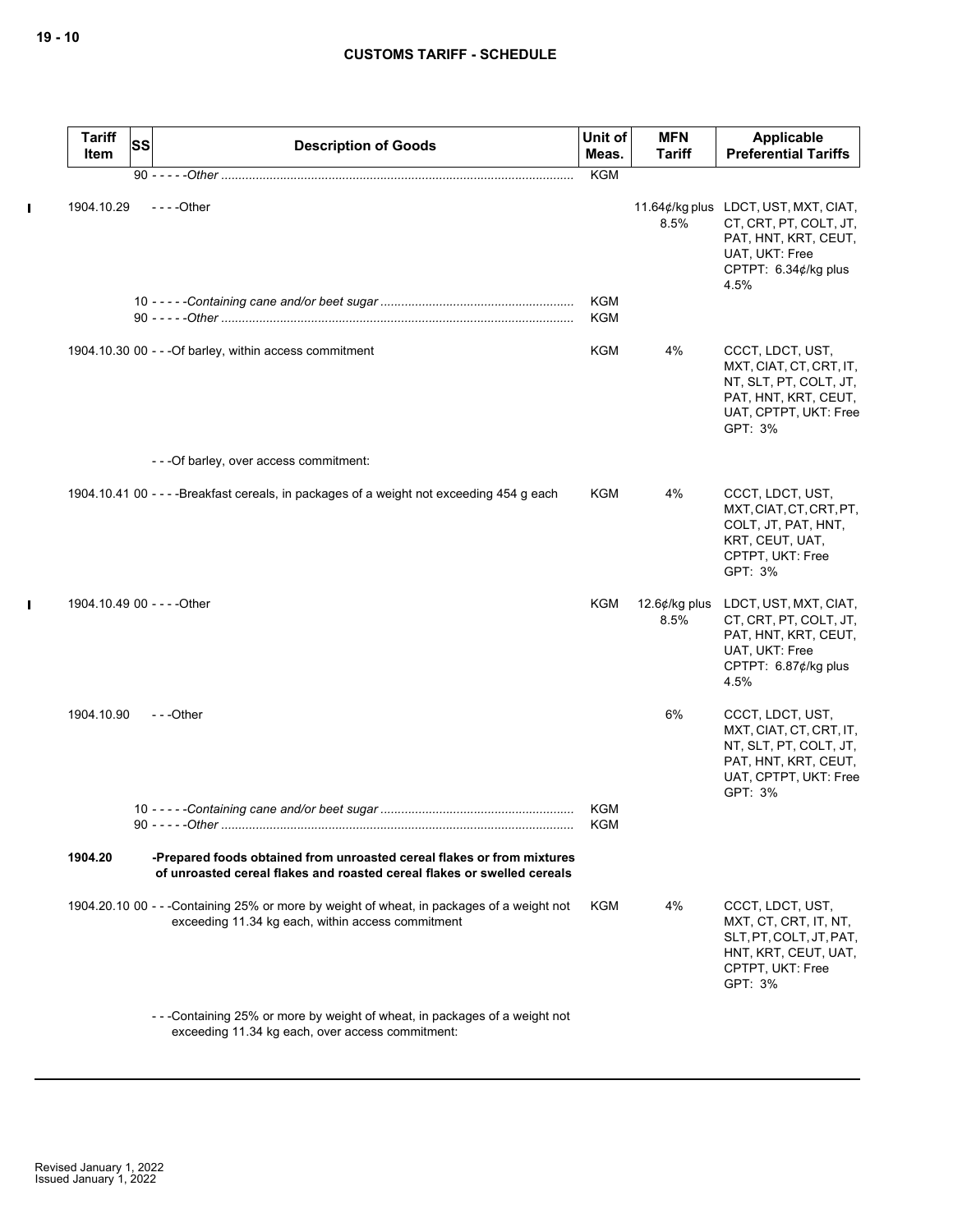|              | <b>Tariff</b><br>Item       | <b>SS</b> | <b>Description of Goods</b>                                                                                     | Unit of<br>Meas.  | <b>MFN</b><br><b>Tariff</b>     | <b>Applicable</b><br><b>Preferential Tariffs</b>                                                                            |
|--------------|-----------------------------|-----------|-----------------------------------------------------------------------------------------------------------------|-------------------|---------------------------------|-----------------------------------------------------------------------------------------------------------------------------|
|              |                             |           | 1904.20.21 00 - - - - In packages of a weight not exceeding 454 g each                                          | <b>KGM</b>        | 4%                              | CCCT, LDCT, UST,<br>MXT, CIAT, CT, CRT, PT,<br>COLT, JT, PAT, HNT,<br>KRT, CEUT, UAT,<br>CPTPT, UKT: Free<br>GPT: 4%        |
| $\mathbf{I}$ | 1904.20.29 00 - - - - Other |           |                                                                                                                 | KGM               | 9.17 $\not\in$ /kg plus<br>8.5% | LDCT, UST, MXT, CT,<br>CRT, PT, COLT, JT, PAT,<br>HNT, KRT, CEUT, UAT,<br><b>UKT: Free</b><br>CPTPT: 5¢/kg plus<br>4.5%     |
|              |                             |           | 1904.20.30 00 - - - Of barley, in packages of a weight not exceeding 11.34 kg each, within<br>access commitment | KGM               | 4%                              | CCCT, LDCT, UST,<br>MXT, CT, CRT, IT, NT,<br>SLT, PT, COLT, JT, PAT,<br>HNT, KRT, CEUT, UAT,<br>CPTPT, UKT: Free<br>GPT: 3% |
|              |                             |           | - - - Of barley, in packages of a weight not exceeding 11.34 kg each, over<br>access commitment:                |                   |                                 |                                                                                                                             |
|              |                             |           | 1904.20.41 00 - - - - Breakfast cereals, in packages of a weight not exceeding 454 g each                       | KGM               | 4%                              | CCCT, LDCT, UST,<br>MXT, CT, CRT, PT,<br>COLT, JT, PAT, HNT,<br>KRT, CEUT, UAT,<br>CPTPT, UKT: Free<br>GPT: 3%              |
|              |                             |           | 1904.20.49 00 - - - - Other                                                                                     | <b>KGM</b>        | 9.95¢/kg plus<br>8.5%           | LDCT, UST, MXT, CT,<br>CRT, PT, COLT, JT, PAT,<br>HNT, KRT, CEUT, UAT,<br>UKT: Free<br>CPTPT: 5.42/kg plus<br>4.5%          |
|              | 1904.20.50                  |           | ---Other, in packages of a weight not exceeding 11.34 kg each                                                   |                   | 6%                              | CCCT, LDCT, UST,<br>MXT, CT, CRT, IT, NT,<br>SLT, PT, COLT, JT, PAT,<br>HNT, KRT, CEUT, UAT,<br>CPTPT, UKT: Free<br>GPT: 3% |
|              |                             |           |                                                                                                                 | <b>KGM</b><br>KGM |                                 |                                                                                                                             |
|              |                             |           | - - - In bulk or in packages of a weight exceeding 11.34 kg each:                                               |                   |                                 |                                                                                                                             |
|              |                             |           | 1904.20.61 00 - - - - Containing 25% or more by weight of wheat, within access commitment                       | KGM               | 3%                              | CCCT, LDCT, UST,<br>MXT, CT, CRT, IT, NT,<br>SLT, PT, COLT, JT, PAT,<br>HNT, KRT, CEUT, UAT,<br>CPTPT, UKT: Free<br>GPT: 3% |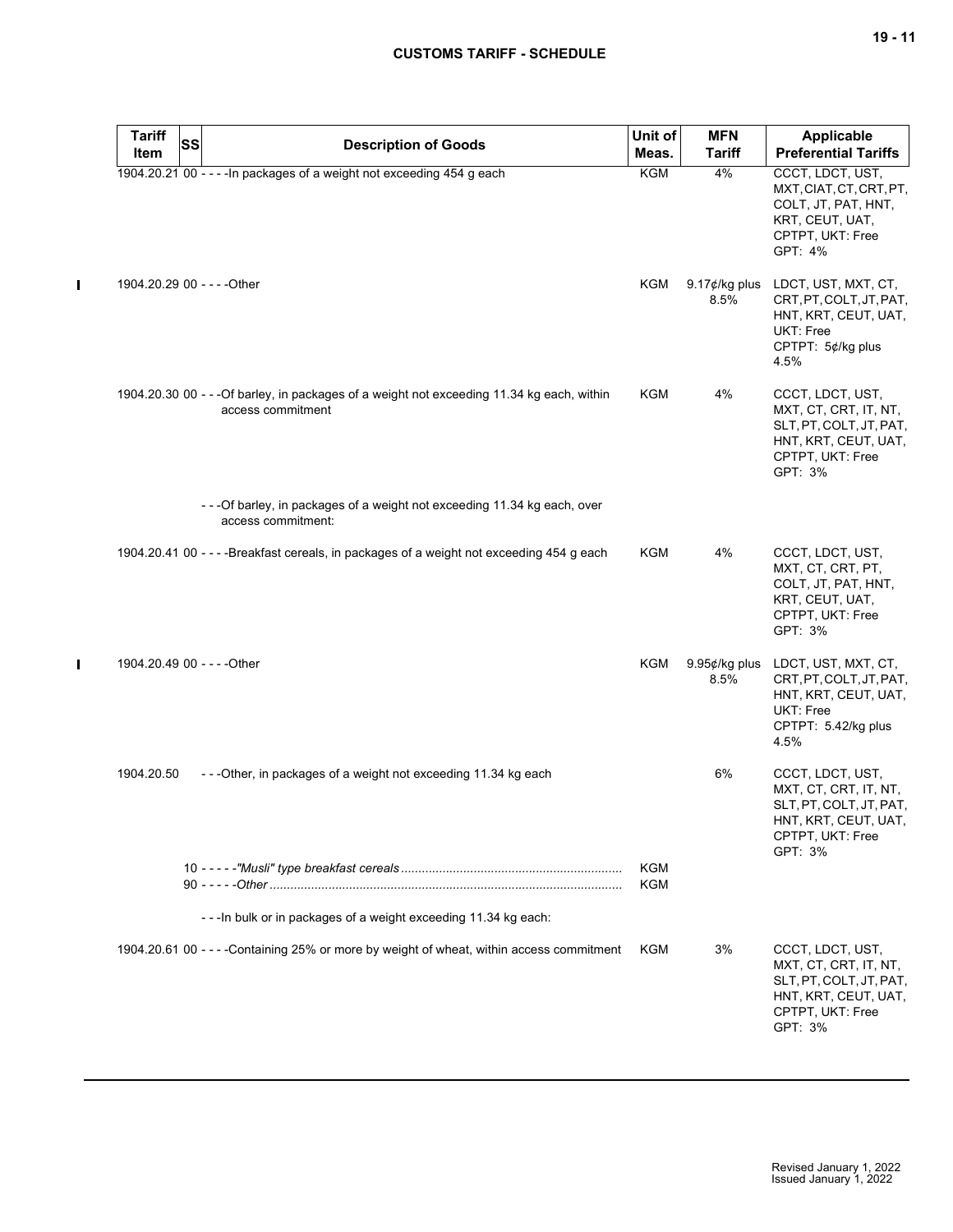|             | <b>Tariff</b><br>Item       | <b>SS</b> | <b>Description of Goods</b>                                                                                                                    | Unit of<br>Meas. | <b>MFN</b><br><b>Tariff</b>     | Applicable<br><b>Preferential Tariffs</b>                                                                                   |
|-------------|-----------------------------|-----------|------------------------------------------------------------------------------------------------------------------------------------------------|------------------|---------------------------------|-----------------------------------------------------------------------------------------------------------------------------|
| $\mathbf I$ |                             |           | 1904.20.62 00 - - - - Containing 25% or more by weight of wheat, over access commitment                                                        | <b>KGM</b>       | 9.17¢/kg plus<br>6%             | LDCT, UST, MXT, CT,<br>CRT, PT, COLT, JT, PAT,<br>HNT, KRT, CEUT, UAT,<br><b>UKT: Free</b><br>CPTPT: 5¢/kg plus 3%          |
|             |                             |           | 1904.20.63 00 - - - - Of barley, within access commitment                                                                                      | KGM              | 3%                              | CCCT, LDCT, UST,<br>MXT, CT, CRT, IT, NT,<br>SLT, PT, COLT, JT, PAT,<br>HNT, KRT, CEUT, UAT,<br>CPTPT, UKT: Free<br>GPT: 3% |
| $\mathbf I$ |                             |           | 1904.20.64 00 - - - - Of barley, over access commitment                                                                                        | <b>KGM</b>       | $9.95¢/kg$ plus<br>6%           | LDCT, UST, MXT, CT,<br>CRT, PT, COLT, JT, PAT,<br>HNT, KRT, CEUT, UAT,<br>UKT: Free<br>CPTPT: 5.42¢/kg plus<br>3%           |
|             | 1904.20.69 00 - - - - Other |           |                                                                                                                                                | <b>KGM</b>       | 4.5%                            | CCCT, LDCT, UST,<br>MXT, CT, CRT, IT, NT,<br>SLT, PT, COLT, JT, PAT,<br>HNT, KRT, CEUT, UAT,<br>CPTPT, UKT: Free<br>GPT: 3% |
|             | 1904.30                     |           | -Bulgur wheat                                                                                                                                  |                  |                                 |                                                                                                                             |
|             |                             |           | 1904.30.10 00 - - -Containing 25% or more by weight of wheat, in packages of a weight not<br>exceeding 11.34 kg each, within access commitment | KGM              | 4%                              | CCCT, LDCT, UST,<br>MXT, CT, CRT, IT, NT,<br>SLT, PT, COLT, JT, PAT,<br>HNT, KRT, CEUT, UAT,<br>CPTPT, UKT: Free<br>GPT: 3% |
|             |                             |           | -- - Containing 25% or more by weight of wheat, in packages of a weight not<br>exceeding 11.34 kg each, over access commitment:                |                  |                                 |                                                                                                                             |
|             |                             |           | 1904.30.21 00 - - - - In packages of a weight not exceeding 454 g each                                                                         | <b>KGM</b>       | 4%                              | CCCT, LDCT, UST,<br>MXT, CT, CRT, PT,<br>COLT, JT, PAT, HNT,<br>KRT, CEUT, UAT,<br>CPTPT, UKT: Free<br>GPT: 4%              |
| П           | 1904.30.29 00 - - - - Other |           |                                                                                                                                                | KGM              | 9.17 $\not\in$ /kg plus<br>8.5% | LDCT, UST, MXT, CT,<br>CRT, PT, COLT, JT, PAT,<br>HNT, KRT, CEUT, UAT,<br>UKT: Free<br>CPTPT: 5¢/kg plus<br>4.5%            |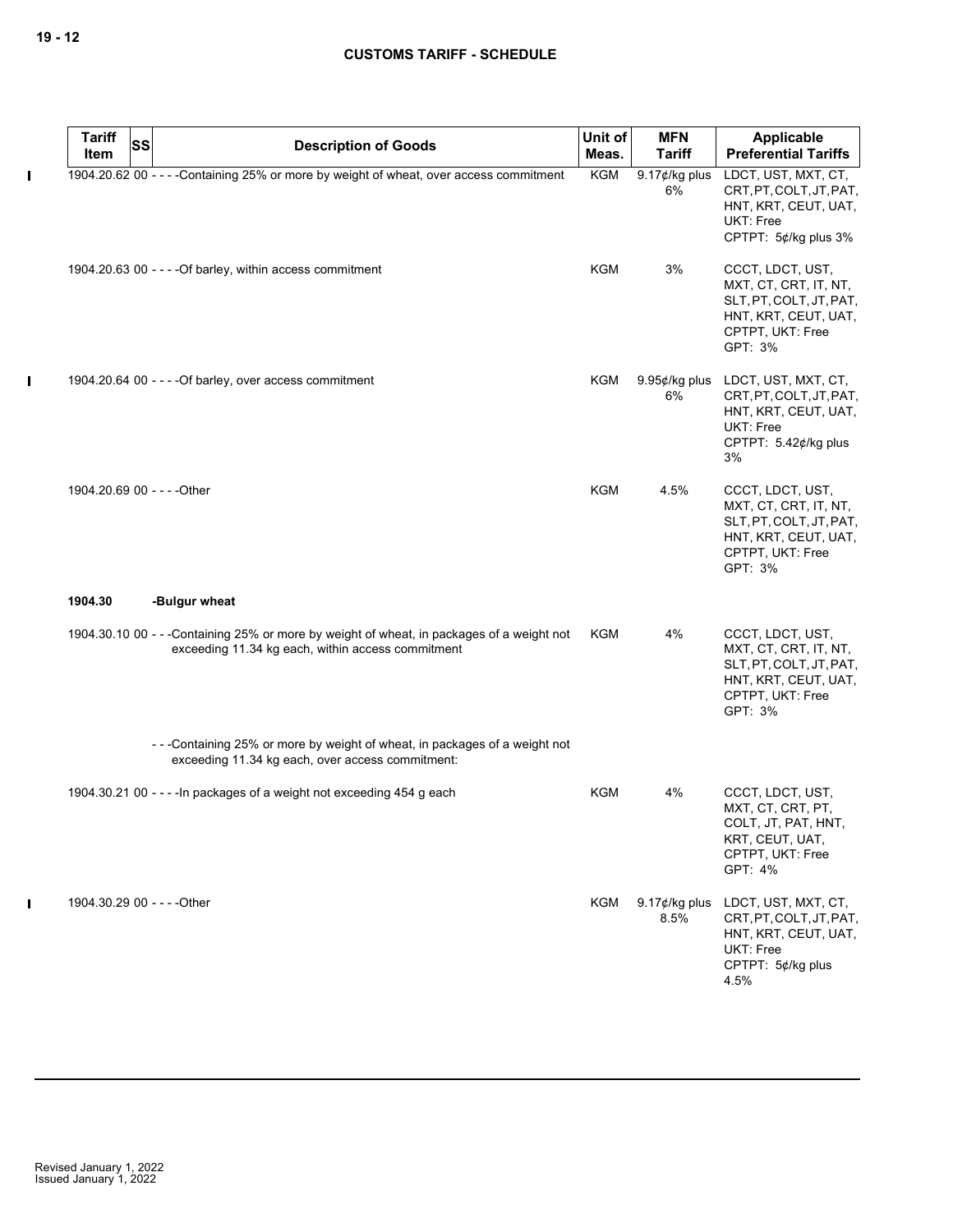| <b>Tariff</b><br>Item       | <b>SS</b> | <b>Description of Goods</b>                                                                                                                    | Unit of<br>Meas. | <b>MFN</b><br><b>Tariff</b>   | <b>Applicable</b><br><b>Preferential Tariffs</b>                                                                            |
|-----------------------------|-----------|------------------------------------------------------------------------------------------------------------------------------------------------|------------------|-------------------------------|-----------------------------------------------------------------------------------------------------------------------------|
|                             |           | 1904.30.50 00 - - - Other, in packages of a weight not exceeding 11.34 kg each                                                                 | KGM              | 6%                            | CCCT, LDCT, UST,<br>MXT, CT, CRT, IT, NT,<br>SLT, PT, COLT, JT, PAT,<br>HNT, KRT, CEUT, UAT,<br>CPTPT, UKT: Free<br>GPT: 3% |
|                             |           | --- In bulk or in packages of a weight exceeding 11.34 kg each:                                                                                |                  |                               |                                                                                                                             |
|                             |           | 1904.30.61 00 - - - - Containing 25% or more by weight of wheat, within access commitment                                                      | KGM              | 3%                            | CCCT, LDCT, UST,<br>MXT, CT, CRT, IT, NT,<br>SLT, PT, COLT, JT, PAT,<br>HNT, KRT, CEUT, UAT,<br>CPTPT, UKT: Free<br>GPT: 3% |
|                             |           | 1904.30.62 00 - - - - Containing 25% or more by weight of wheat, over access commitment                                                        | KGM              | 9.17 $\not\in$ /kg plus<br>6% | LDCT, UST, MXT, CT,<br>CRT.PT.COLT.JT.PAT.<br>HNT, KRT, CEUT, UAT,<br>UKT: Free<br>CPTPT: 5¢/kg plus 3%                     |
| 1904.30.69 00 - - - - Other |           |                                                                                                                                                | <b>KGM</b>       | 4.5%                          | CCCT, LDCT, UST,<br>MXT, CT, CRT, IT, NT,<br>SLT, PT, COLT, JT, PAT,<br>HNT, KRT, CEUT, UAT,<br>CPTPT, UKT: Free<br>GPT: 3% |
| 1904.90                     |           | -Other                                                                                                                                         |                  |                               |                                                                                                                             |
|                             |           | 1904.90.10 00 - - -Containing 25% or more by weight of wheat, in packages of a weight not<br>exceeding 11.34 kg each, within access commitment | <b>KGM</b>       | 4%                            | CCCT, LDCT, UST,<br>MXT, CT, CRT, IT, NT,<br>SLT, PT, COLT, JT, PAT,<br>HNT, KRT, CEUT, UAT,<br>CPTPT, UKT: Free<br>GPT: 3% |
|                             |           | -- Containing 25% or more by weight of wheat, in packages of a weight not<br>exceeding 11.34 kg each, over access commitment:                  |                  |                               |                                                                                                                             |
|                             |           | 1904.90.21 00 - - - - In packages of a weight not exceeding 454 g each                                                                         | KGM              | 4%                            | CCCT, LDCT, UST,<br>MXT, CT, CRT, PT,<br>COLT, JT, PAT, HNT,<br>KRT, CEUT, UAT,<br>CPTPT, UKT: Free<br>GPT: 4%              |
| 1904.90.29 00 - - - - Other |           |                                                                                                                                                | KGM              | 9.17 $¢$ /kg plus<br>8.5%     | LDCT, UST, MXT, CT,<br>CRT, PT, COLT, JT, PAT,<br>HNT, KRT, CEUT, UAT,<br>UKT: Free<br>CPTPT: 5¢/kg plus<br>4.5%            |

 $\mathbf{I}$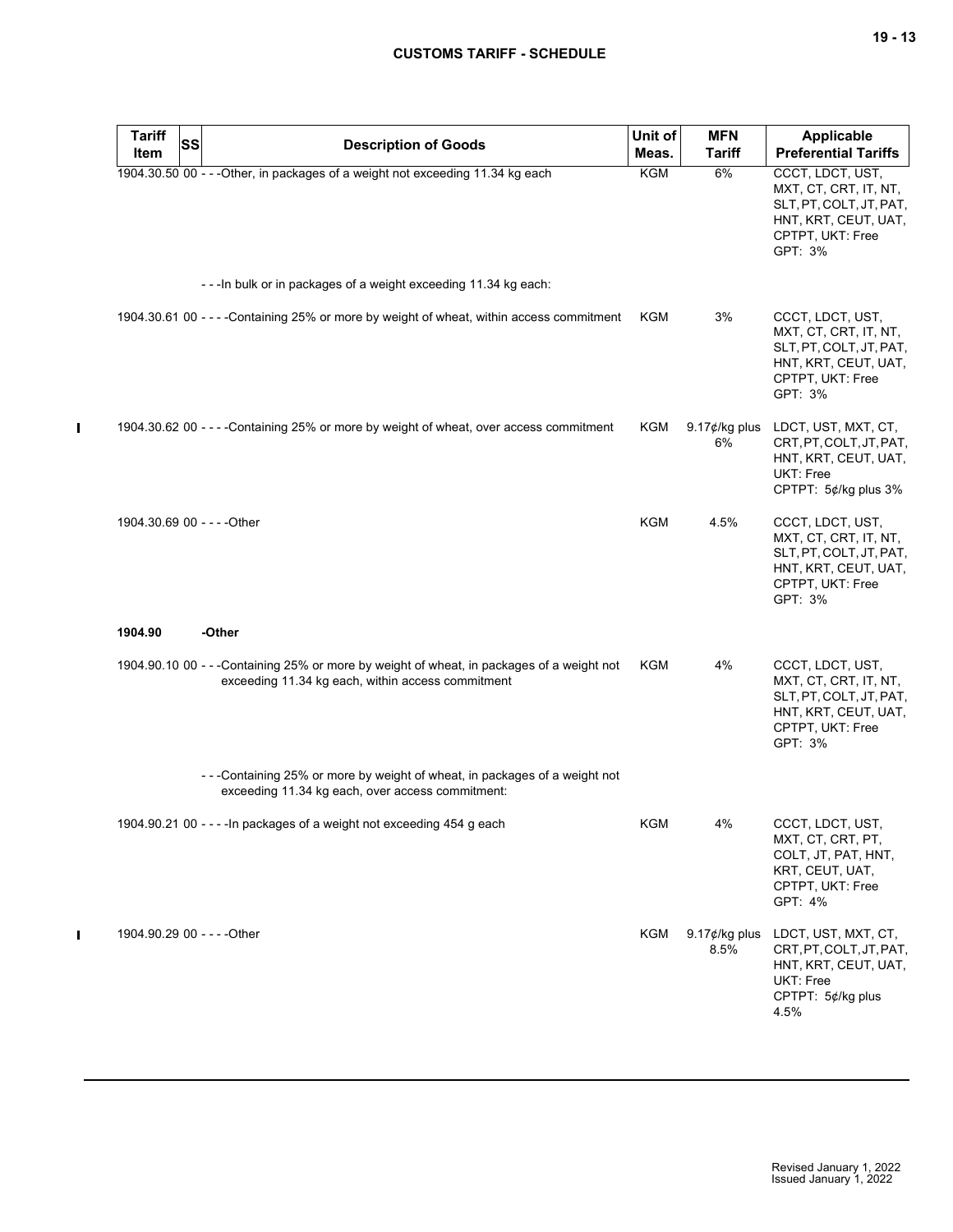$\mathbf I$ 

 $\mathbf I$ 

| <b>Tariff</b><br>Item | SS | <b>Description of Goods</b>                                                                                     | Unit of<br>Meas. | <b>MFN</b><br><b>Tariff</b> | Applicable<br><b>Preferential Tariffs</b>                                                                                         |
|-----------------------|----|-----------------------------------------------------------------------------------------------------------------|------------------|-----------------------------|-----------------------------------------------------------------------------------------------------------------------------------|
|                       |    | 1904.90.30 00 - - - Of barley, in packages of a weight not exceeding 11.34 kg each, within<br>access commitment | <b>KGM</b>       | 4%                          | CCCT, LDCT, UST,<br>MXT, CT, CRT, IT, NT,<br>SLT, PT, COLT, JT, PAT,<br>HNT, KRT, CEUT, UAT,<br>CPTPT, UKT: Free<br>GPT: 3%       |
|                       |    | 1904.90.40 00 - - - Of barley, in packages of a weight not exceeding 11.34 kg each, over<br>access commitment   | KGM              | $9.95¢/kg$ plus<br>8.5%     | LDCT, UST, MXT, CT,<br>CRT, PT, COLT, JT, PAT,<br>HNT, KRT, CEUT, UAT,<br>UKT: Free<br>CPTPT: 5.42¢/kg plus<br>4.5%               |
|                       |    | 1904.90.50 00 - - - Other, in packages of a weight not exceeding 11.34 kg each                                  | <b>KGM</b>       | 6%                          | CCCT, LDCT, UST,<br>MXT, CIAT, CT, CRT, IT,<br>NT, SLT, PT, COLT, JT,<br>PAT, HNT, KRT, CEUT,<br>UAT, CPTPT, UKT: Free<br>GPT: 3% |
|                       |    | --- In bulk or in packages of a weight exceeding 11.34 kg each:                                                 |                  |                             |                                                                                                                                   |
|                       |    | 1904.90.61 00 - - - - Containing 25% or more by weight of wheat, within access commitment                       | KGM              | 3%                          | CCCT, LDCT, UST,<br>MXT, CT, CRT, IT, NT,<br>SLT, PT, COLT, JT, PAT,<br>HNT, KRT, CEUT, UAT,<br>CPTPT, UKT: Free<br>GPT: 3%       |
|                       |    | 1904.90.62 00 - - - - Containing 25% or more by weight of wheat, over access commitment                         | KGM              | 9.17 $¢$ /kg plus<br>6%     | LDCT, UST, MXT, CT,<br>CRT, PT, COLT, JT, PAT,<br>HNT, KRT, CEUT, UAT,<br>UKT: Free<br>CPTPT: 5¢/kg plus 3%                       |
|                       |    | 1904.90.63 00 - - - - Of barley, within access commitment                                                       | <b>KGM</b>       | 3%                          | CCCT, LDCT, UST,<br>MXT, CT, CRT, IT, NT,<br>SLT, PT, COLT, JT, PAT,<br>HNT, KRT, CEUT, UAT,<br>CPTPT, UKT: Free<br>GPT: 3%       |
|                       |    | 1904.90.64 00 - - - - Of barley, over access commitment                                                         | KGM              | 9.95¢/kg plus<br>6%         | LDCT, UST, MXT, CT,<br>CRT, PT, COLT, JT, PAT,<br>HNT, KRT, CEUT, UAT,<br>UKT: Free<br>CPTPT: 5.42¢/kg plus<br>3%                 |
| 1904.90.69            |    | $--$ - Other                                                                                                    |                  | 4.5%                        | CCCT, LDCT, UST,<br>MXT, CIAT, CT, CRT, IT,<br>NT, SLT, PT, COLT, JT,<br>PAT, HNT, KRT, CEUT,<br>UAT, CPTPT, UKT: Free<br>GPT: 3% |
|                       |    |                                                                                                                 | <b>KGM</b>       |                             |                                                                                                                                   |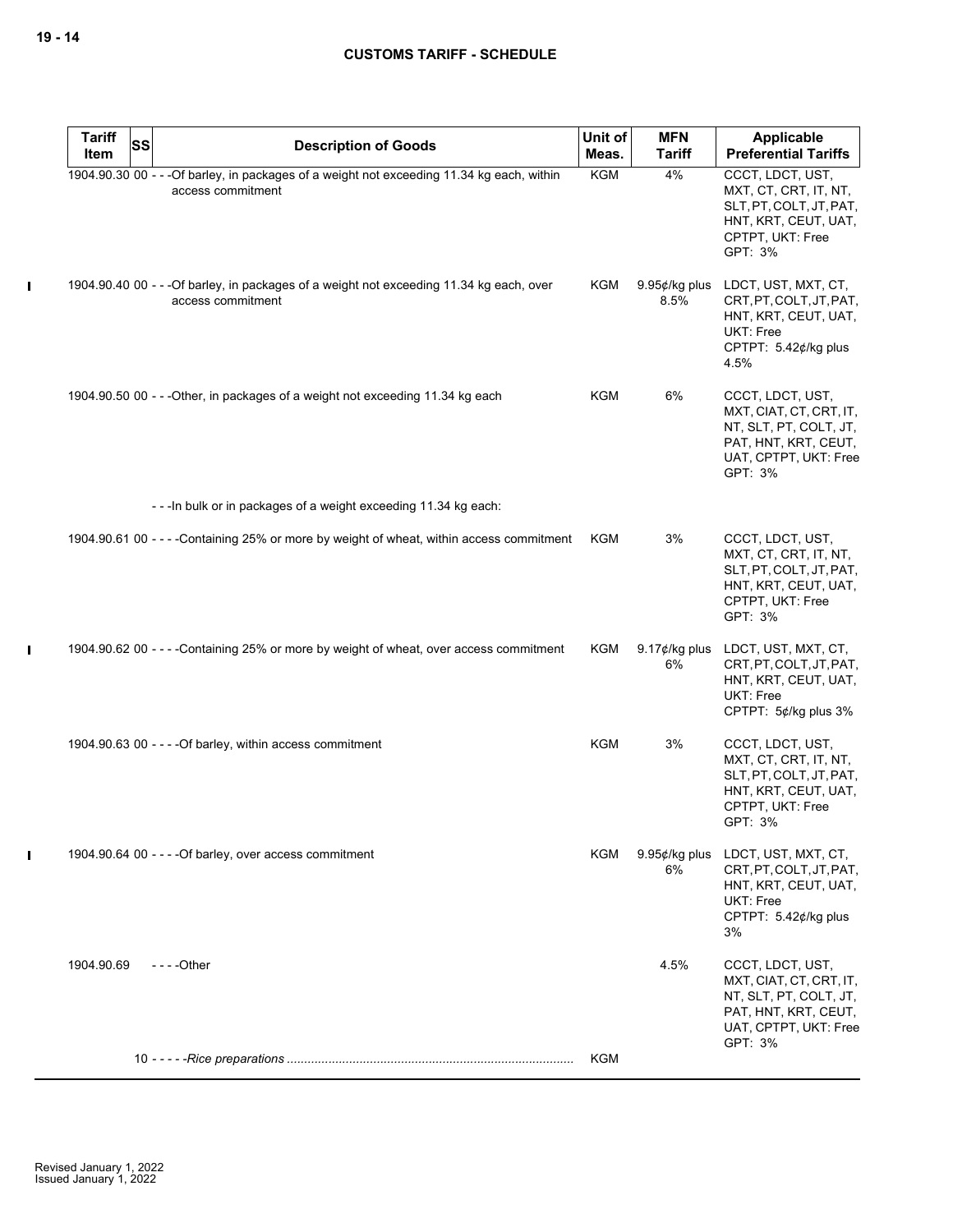| ۰.<br>× | ×<br>۰. |
|---------|---------|
|---------|---------|

| <b>Tariff</b><br>Item       | <b>SS</b> | <b>Description of Goods</b>                                                                                                                                                                                                | Unit of<br>Meas. | <b>MFN</b><br><b>Tariff</b> | <b>Applicable</b><br><b>Preferential Tariffs</b>                                                                            |
|-----------------------------|-----------|----------------------------------------------------------------------------------------------------------------------------------------------------------------------------------------------------------------------------|------------------|-----------------------------|-----------------------------------------------------------------------------------------------------------------------------|
|                             |           |                                                                                                                                                                                                                            | <b>KGM</b>       |                             |                                                                                                                             |
| 19.05                       |           | Bread, pastry, cakes, biscuits and other bakers' wares, whether or not<br>containing cocoa; communion wafers, empty cachets of a kind suitable<br>for pharmaceutical use, sealing wafers, rice paper and similar products. |                  |                             |                                                                                                                             |
| 1905.10                     |           | -Crispbread                                                                                                                                                                                                                |                  |                             |                                                                                                                             |
|                             |           | 1905.10.10 00 - - -Leavened with yeast, containing 25% or more by weight of wheat, within<br>access commitment                                                                                                             | KGM              | Free                        | CCCT, LDCT, GPT, UST,<br>MXT, CIAT, CT, CRT, IT,<br>NT, SLT, PT, COLT, JT,<br>PAT, HNT, KRT, CEUT,<br>UAT, CPTPT, UKT: Free |
|                             |           | ---Leavened with yeast, containing 25% or more by weight of wheat, over<br>access commitment:                                                                                                                              |                  |                             |                                                                                                                             |
|                             |           | 1905.10.21 00 - - - - In packages of a weight not exceeding 454 g each                                                                                                                                                     | KGM              | Free                        | CCCT, LDCT, GPT, UST,<br>MXT, CIAT, CT, CRT, IT,<br>NT, SLT, PT, COLT, JT,<br>PAT, HNT, KRT, CEUT,<br>UAT, CPTPT, UKT: Free |
| 1905.10.29 00 - - - - Other |           |                                                                                                                                                                                                                            | <b>KGM</b>       | $13.51$ ¢/kg                | LDCT, UST, MXT, CT,<br>CRT, PT, COLT, JT, PAT,<br>HNT, KRT, CEUT, UAT,<br>UKT: Free<br>CPTPT: 7.36¢/kg                      |
|                             |           | 1905.10.30 00 - - - Other, leavened with yeast                                                                                                                                                                             | KGM              | Free                        | CCCT, LDCT, GPT, UST,<br>MXT, CIAT, CT, CRT, IT,<br>NT, SLT, PT, COLT, JT,<br>PAT, HNT, KRT, CEUT,<br>UAT, CPTPT, UKT: Free |
|                             |           | 1905.10.40 00 - - - Not leavened with yeast, in packages of a weight not exceeding 11.34 kg<br>each, containing 25% or more by weight of wheat, within access<br>commitment                                                | KGM              | 4%                          | CCCT, LDCT, UST,<br>MXT, CT, CRT, IT, NT,<br>SLT, PT, COLT, JT, PAT,<br>HNT, KRT, CEUT, UAT,<br>CPTPT, UKT: Free<br>GPT: 3% |
|                             |           | ---Not leavened with yeast, in packages of a weight not exceeding 11.34 kg<br>each, containing 25% or more by weight of wheat, over access<br>commitment:                                                                  |                  |                             |                                                                                                                             |
|                             |           | 1905.10.51 00 - - - - In packages of a weight not exceeding 454 g each                                                                                                                                                     | KGM              | 4%                          | CCCT, LDCT, UST,<br>MXT, CT, CRT, PT,<br>COLT, JT, PAT, HNT,<br>KRT, CEUT, UAT,<br>CPTPT, UKT: Free<br>GPT: 4%              |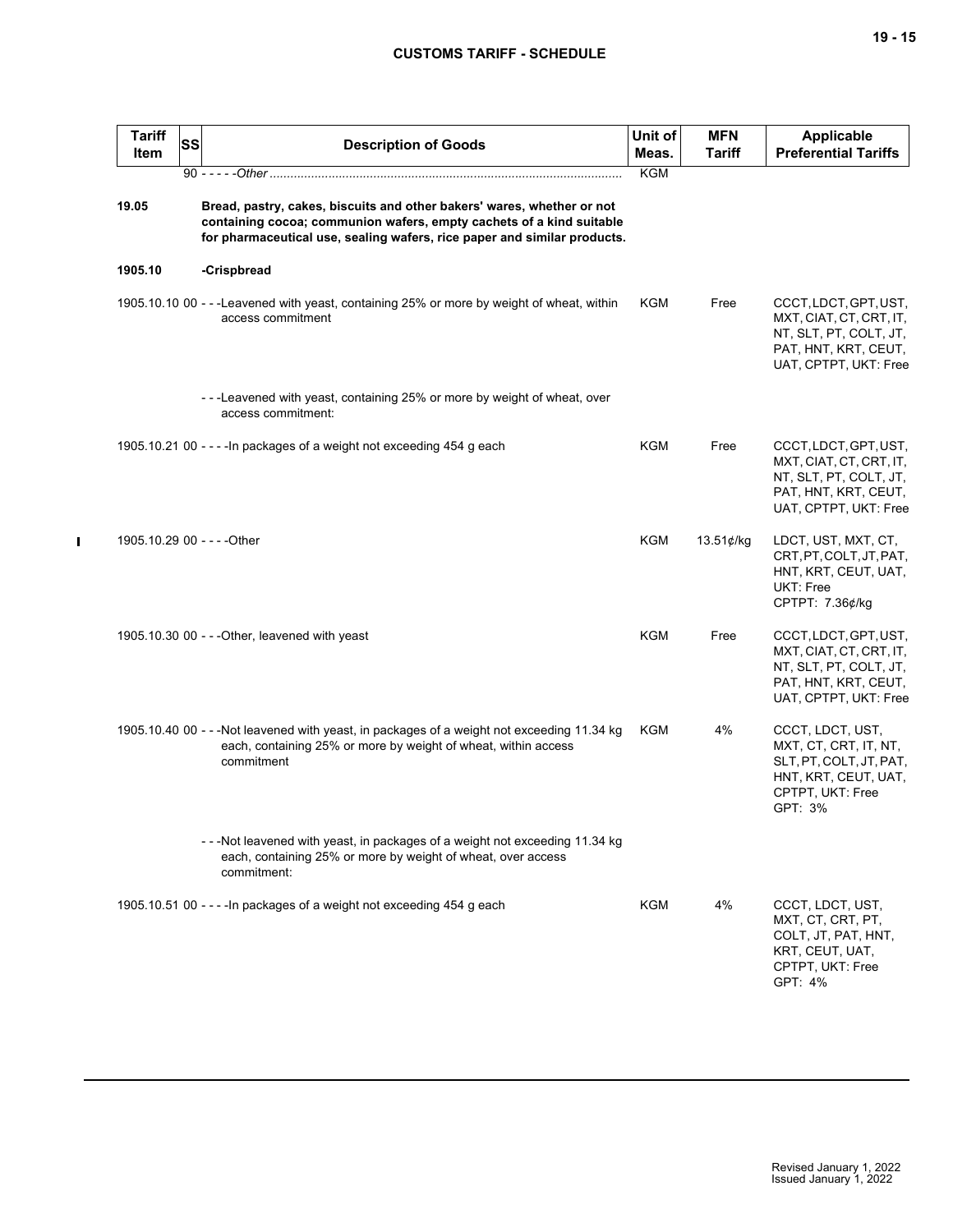$\mathbf I$ 

 $\mathbf I$ 

| <b>Tariff</b><br><b>SS</b>  | <b>Description of Goods</b>                                                                                                                      | Unit of    | <b>MFN</b>             | Applicable                                                                                                                       |
|-----------------------------|--------------------------------------------------------------------------------------------------------------------------------------------------|------------|------------------------|----------------------------------------------------------------------------------------------------------------------------------|
| Item                        |                                                                                                                                                  | Meas.      | <b>Tariff</b>          | <b>Preferential Tariffs</b>                                                                                                      |
| 1905.10.59 00 - - - - Other |                                                                                                                                                  | KGM        | 13.51¢/kg plus<br>8.5% | LDCT, UST, MXT, CT,<br>CRT, PT, COLT, JT, PAT,<br>HNT, KRT, CEUT, UAT,<br>UKT: Free<br>CPTPT: 7.36¢/kg plus<br>4.5%              |
|                             | 1905.10.60 00 - - - Other, not leavened with yeast, in packages of a weight not exceeding<br>11.34 kg each                                       | KGM        | 6%                     | CCCT, LDCT, UST,<br>MXT, CT, CRT, IT, NT,<br>SLT, PT, COLT, JT, PAT,<br>HNT, KRT, CEUT, UAT,<br>CPTPT, UKT: Free<br>GPT: 3%      |
|                             | ---Other, not leavened with yeast, in bulk or in packages of a weight<br>exceeding 11.34 kg each:                                                |            |                        |                                                                                                                                  |
|                             | 1905.10.71 00 - - - - Containing 25% or more by weight of wheat, within access commitment                                                        | KGM        | 3%                     | CCCT, LDCT, UST,<br>MXT, CT, CRT, IT, NT,<br>SLT, PT, COLT, JT, PAT,<br>HNT, KRT, CEUT, UAT,<br>CPTPT, UKT: Free<br>GPT: 3%      |
|                             | 1905.10.72 00 - - - - Containing 25% or more by weight of wheat, over access commitment                                                          | KGM        | 6%                     | 13.51¢/kg plus LDCT, UST, MXT, CT,<br>CRT, PT, COLT, JT, PAT,<br>HNT, KRT, CEUT, UAT,<br>UKT: Free<br>CPTPT: 7.36¢/kg plus<br>3% |
| 1905.10.79 00 - - - - Other |                                                                                                                                                  | <b>KGM</b> | 4.5%                   | CCCT, LDCT, UST,<br>MXT, CT, CRT, IT, NT,<br>SLT, PT, COLT, JT, PAT,<br>HNT, KRT, CEUT, UAT,<br>CPTPT, UKT: Free<br>GPT: 3%      |
|                             | 1905.20.00 00 -Gingerbread and the like                                                                                                          | KGM        | 3%                     | AUT, NZT, CCCT, LDCT,<br>UST, MXT, CT, CRT, IT,<br>NT, SLT, PT, COLT, JT,<br>PAT, HNT, KRT, CEUT,<br>UAT, CPTPT, UKT: Free       |
|                             | -Sweet biscuits; waffles and wafers:                                                                                                             |            |                        |                                                                                                                                  |
| 1905.31                     | - -Sweet biscuits                                                                                                                                |            |                        |                                                                                                                                  |
|                             | 1905.31.10 00 - - - Certified by Health Canada as special low protein or protein-free products KGM                                               |            | Free                   | CCCT, LDCT, GPT, UST,<br>MXT, CIAT, CT, CRT, IT,<br>NT, SLT, PT, COLT, JT,<br>PAT, HNT, KRT, CEUT,<br>UAT, CPTPT, UKT: Free      |
|                             | - - - Other biscuits valued at 44¢/kg or more, said value to be based on the net<br>weight and to include the value of the usual retail package: |            |                        |                                                                                                                                  |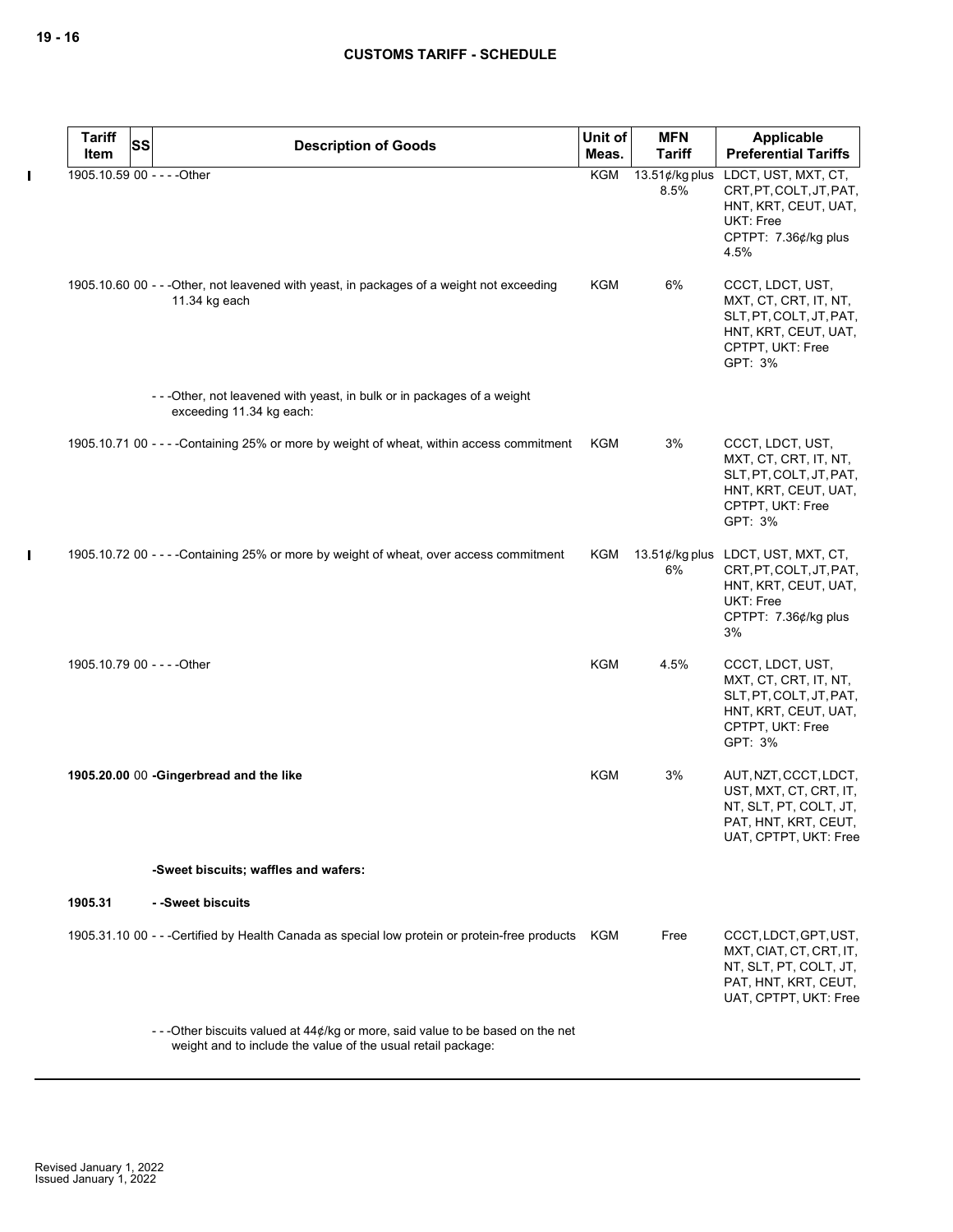| <b>Tariff</b>               | <b>SS</b> |                                                                                                                                                               | Unit of    | <b>MFN</b>              | Applicable                                                                                                                          |
|-----------------------------|-----------|---------------------------------------------------------------------------------------------------------------------------------------------------------------|------------|-------------------------|-------------------------------------------------------------------------------------------------------------------------------------|
| Item                        |           | <b>Description of Goods</b>                                                                                                                                   | Meas.      | <b>Tariff</b>           | <b>Preferential Tariffs</b>                                                                                                         |
|                             |           | 1905.31.21 00 - - - - Containing 25% or more by weight of wheat, within access commitment                                                                     | <b>KGM</b> | 2%                      | AUT, NZT, CCCT, LDCT,<br>UST, MXT, CIAT, CT,<br>CRT, IT, NT, SLT, PT,<br>COLT, JT, PAT, HNT,<br>KRT, CEUT, UAT,<br>CPTPT, UKT: Free |
|                             |           | 1905.31.22 00 - - - - Containing 25% or more by weight of wheat, in packages of a weight not KGM<br>exceeding 1.36 kg each, over access commitment            |            | 2%                      | AUT, NZT, CCCT, LDCT,<br>UST, MXT, CIAT, CT,<br>CRT.PT.COLT.JT.PAT.<br>HNT, KRT, CEUT, UAT,<br>CPTPT, UKT: Free                     |
|                             |           | 1905.31.23 00 - - - - Containing 25% or more by weight of wheat, over access commitment                                                                       | KGM        | 5.42 $¢$ /kg plus<br>4% | LDCT, UST, MXT, CIAT,<br>CT, CRT, PT, COLT, JT,<br>PAT, HNT, KRT, CEUT,<br>UAT, UKT: Free<br>CPTPT: 2.95¢/kg plus<br>2%             |
| 1905.31.29 00 - - - - Other |           |                                                                                                                                                               | KGM        | 3%                      | AUT, NZT, CCCT, LDCT,<br>UST, MXT, CIAT, CT,<br>CRT, IT, NT, SLT, PT,<br>COLT, JT, PAT, HNT,<br>KRT, CEUT, UAT,<br>CPTPT, UKT: Free |
|                             |           | $- -$ Other:                                                                                                                                                  |            |                         |                                                                                                                                     |
|                             |           | 1905.31.91 00 - - - - Containing 25% or more by weight of wheat, within access commitment                                                                     | KGM        | 2%                      | CCCT, LDCT, UST,<br>MXT, CIAT, CT, CRT, IT,<br>NT, SLT, PT, COLT, JT,<br>PAT, HNT, KRT, CEUT,<br>UAT, CPTPT, UKT: Free<br>GPT: 2%   |
|                             |           | 1905.31.92 00 - - - - Sweet biscuits containing 25% or more by weight of wheat, in packages<br>of a weight not exceeding 1.36 kg each, over access commitment | KGM        | 2%                      | CCCT, LDCT, UST,<br>MXT, CIAT, CT, CRT, PT,<br>COLT, JT, PAT, HNT,<br>KRT, CEUT, UAT,<br>CPTPT, UKT: Free<br>GPT: 2%                |
|                             |           | 1905.31.93 00 - - - - Other, containing 25% or more by weight of wheat, over access<br>commitment                                                             | KGM        | 5.42 $¢$ /kg plus<br>4% | LDCT, UST, MXT, CIAT,<br>CT, CRT, PT, COLT, JT,<br>PAT, HNT, KRT, CEUT,<br>UAT, UKT: Free<br>CPTPT: 2.95¢/kg plus<br>2%             |
| 1905.31.99 00 - - - - Other |           |                                                                                                                                                               | <b>KGM</b> | 3%                      | CCCT, LDCT, UST,<br>MXT, CIAT, CT, CRT, IT,<br>NT, SLT, PT, COLT, JT,<br>PAT, HNT, KRT, CEUT,<br>UAT, CPTPT, UKT: Free<br>GPT: 2%   |

 $\mathbf{I}$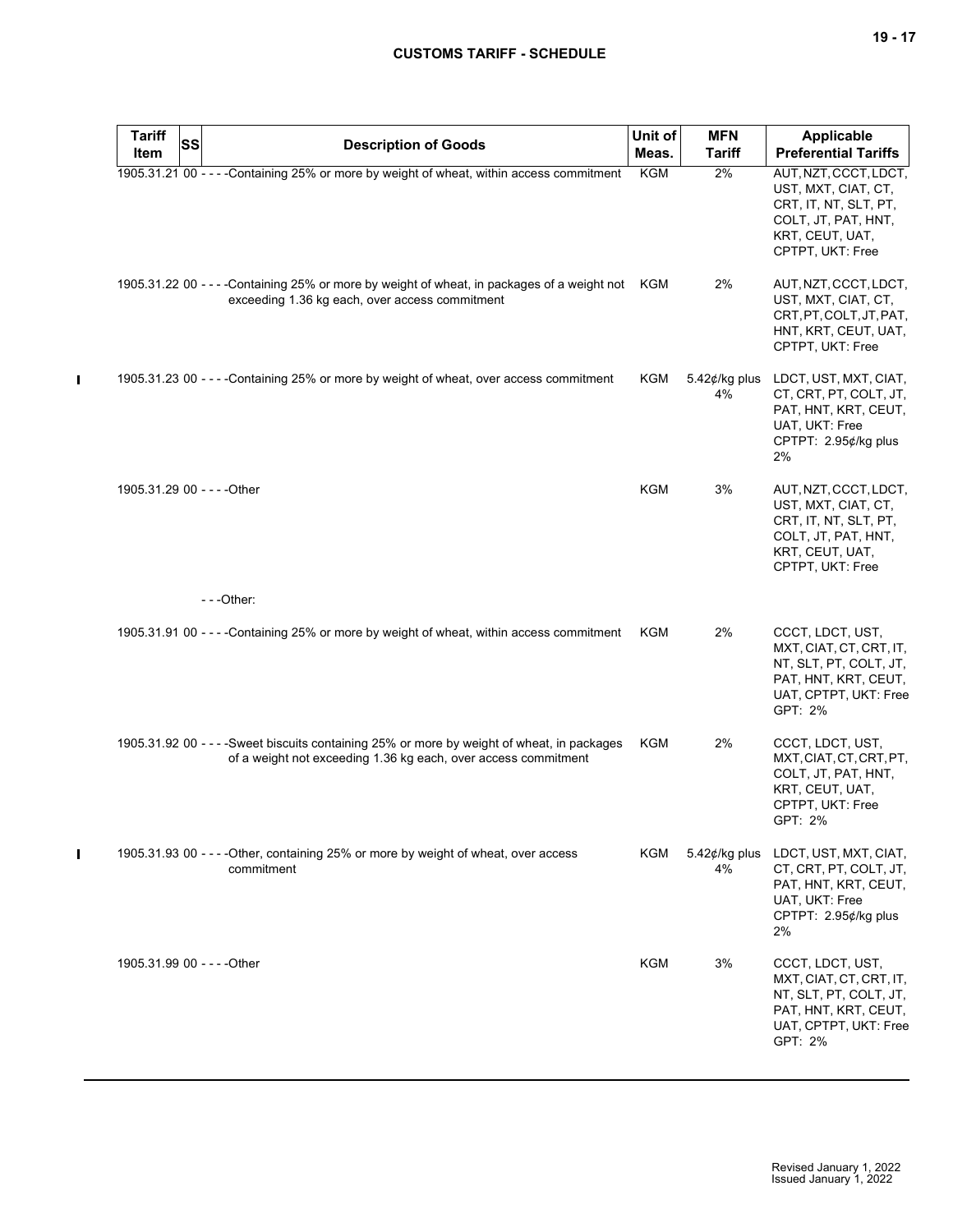| <b>Tariff</b><br>Item       | <b>SS</b> | <b>Description of Goods</b>                                                                                                                                               | Unit of<br>Meas. | <b>MFN</b><br><b>Tariff</b> | <b>Applicable</b><br><b>Preferential Tariffs</b>                                                                                  |
|-----------------------------|-----------|---------------------------------------------------------------------------------------------------------------------------------------------------------------------------|------------------|-----------------------------|-----------------------------------------------------------------------------------------------------------------------------------|
| 1905.32                     |           | - - Waffles and wafers                                                                                                                                                    |                  |                             |                                                                                                                                   |
|                             |           | 1905.32.10 00 - - -Certified by Health Canada as special low protein or protein-free products KGM                                                                         |                  | Free                        | CCCT, LDCT, GPT, UST,<br>MXT, CIAT, CT, CRT, IT,<br>NT, SLT, PT, COLT, JT,<br>PAT, HNT, KRT, CEUT,<br>UAT, CPTPT, UKT: Free       |
|                             |           | $--$ Other:                                                                                                                                                               |                  |                             |                                                                                                                                   |
|                             |           | 1905.32.91 00 - - - - Containing 25% or more by weight of wheat, within access commitment                                                                                 | KGM              | 2%                          | CCCT, LDCT, UST,<br>MXT, CIAT, CT, CRT, IT,<br>NT, SLT, PT, COLT, JT,<br>PAT, HNT, KRT, CEUT,<br>UAT, CPTPT, UKT: Free<br>GPT: 2% |
|                             |           | 1905.32.92 00 - - - - Wafers and frozen waffles containing 25% or more by weight of wheat, in<br>packages of a weight not exceeding 454 g each, over access<br>commitment | KGM              | 2%                          | CCCT, LDCT, UST,<br>MXT, CIAT, CT, CRT, PT,<br>COLT, JT, PAT, HNT,<br>KRT, CEUT, UAT,<br>CPTPT, UKT: Free<br>GPT: 2%              |
|                             |           | 1905.32.93 00 - - - - Other, containing 25% or more by weight of wheat, over access<br>commitment                                                                         | KGM              | 5.42 $¢$ /kg plus<br>4%     | LDCT, UST, MXT, CIAT,<br>CT, CRT, PT, COLT, JT,<br>PAT, HNT, KRT, CEUT,<br>UAT, UKT: Free<br>CPTPT: 2.95¢/kg plus<br>2%           |
| 1905.32.99 00 - - - - Other |           |                                                                                                                                                                           | <b>KGM</b>       | 3%                          | CCCT, LDCT, UST,<br>MXT, CIAT, CT, CRT, IT,<br>NT, SLT, PT, COLT, JT,<br>PAT, HNT, KRT, CEUT,<br>UAT, CPTPT, UKT: Free<br>GPT: 2% |
| 1905.40                     |           | -Rusks, toasted bread and similar toasted products                                                                                                                        |                  |                             |                                                                                                                                   |
|                             |           | 1905.40.10 00 - - - Special dietary, as defined under regulations of Health Canada                                                                                        | KGM              | Free                        | CCCT, LDCT, GPT, UST,<br>MXT, CIAT, CT, CRT, IT,<br>NT, SLT, PT, COLT, JT,<br>PAT, HNT, KRT, CEUT,<br>UAT, CPTPT, UKT: Free       |
|                             |           | 1905.40.20 00 - - - Other, leavened with yeast, containing 25% or more by weight of wheat,<br>within access commitment                                                    | KGM              | Free                        | CCCT, LDCT, GPT, UST,<br>MXT, CIAT, CT, CRT, IT,<br>NT, SLT, PT, COLT, JT,<br>PAT, HNT, KRT, CEUT,<br>UAT, CPTPT, UKT: Free       |
|                             |           | -- - Other, leavened with yeast, containing 25% or more by weight of wheat,<br>over access commitment:                                                                    |                  |                             |                                                                                                                                   |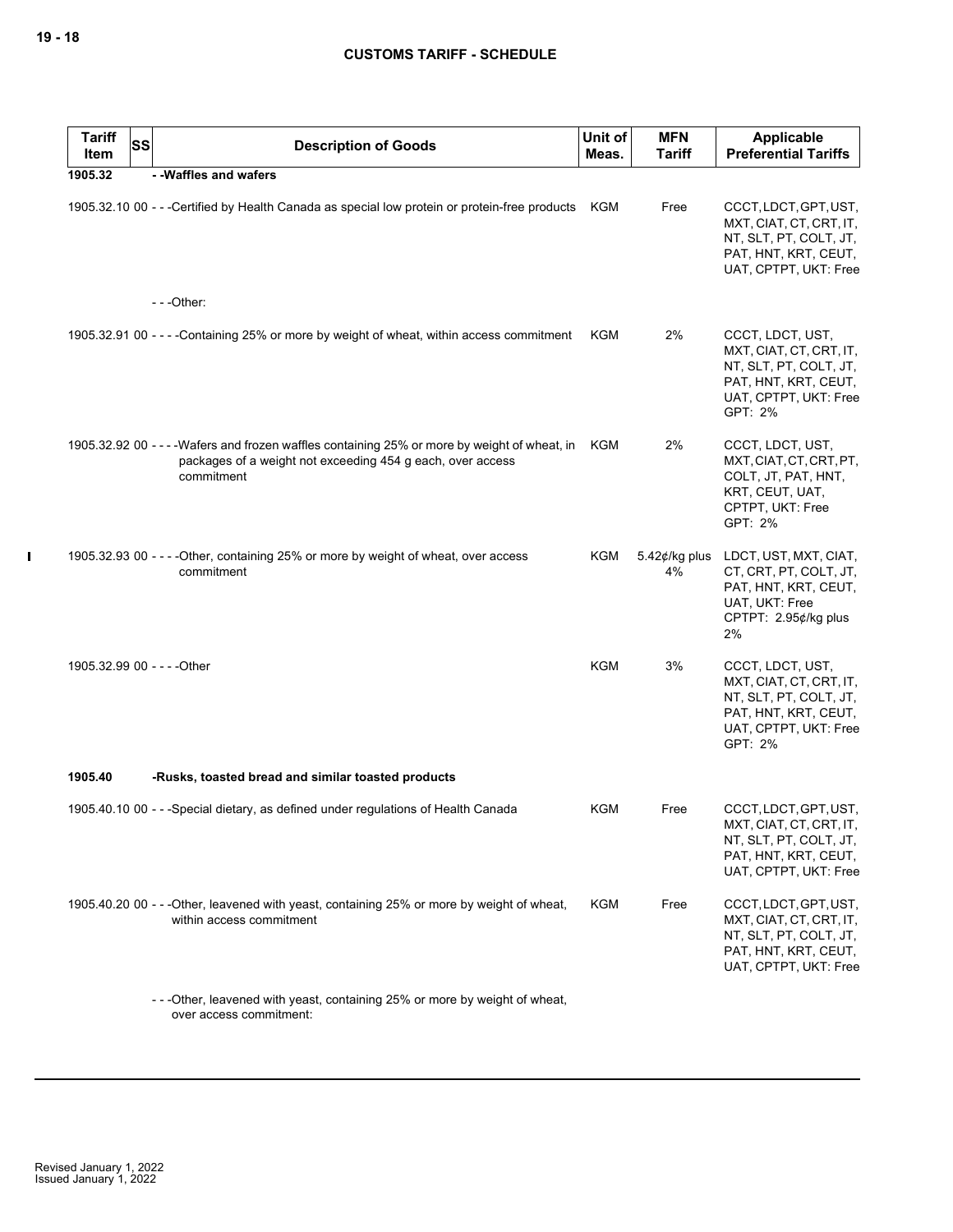$\mathbf{I}$ 

| <b>Tariff</b><br>Item       | SS | <b>Description of Goods</b>                                                                                                                                                                                      | Unit of<br>Meas. | <b>MFN</b><br><b>Tariff</b> | <b>Applicable</b><br><b>Preferential Tariffs</b>                                                                                       |
|-----------------------------|----|------------------------------------------------------------------------------------------------------------------------------------------------------------------------------------------------------------------|------------------|-----------------------------|----------------------------------------------------------------------------------------------------------------------------------------|
|                             |    | 1905.40.31 00 - - - - In packages of a weight not exceeding 454 g each                                                                                                                                           | <b>KGM</b>       | Free                        | CCCT, LDCT, GPT, UST,<br>MXT, CIAT, CT, CRT, IT,<br>NT, SLT, PT, COLT, JT,<br>PAT, HNT, KRT, CEUT,<br>UAT, CPTPT, UKT: Free            |
| 1905.40.39 00 - - - - Other |    |                                                                                                                                                                                                                  | KGM              | $13.51$ ¢/kg                | LDCT, UST, MXT, CIAT,<br>CT, CRT, PT, COLT, JT,<br>PAT, HNT, KRT, CEUT,<br>UAT, UKT: Free<br>CPTPT: 7.36¢/kg                           |
|                             |    | 1905.40.40 00 - - - Other, leavened with yeast                                                                                                                                                                   | <b>KGM</b>       | Free                        | CCCT, LDCT, GPT, UST,<br>MXT, CIAT, CT, CRT, IT,<br>NT, SLT, PT, COLT, JT,<br>PAT, HNT, KRT, CEUT,<br>UAT, CPTPT, UKT: Free            |
|                             |    | 1905.40.50 00 - - - Other, not leavened with yeast, containing 25% or more by weight of<br>wheat, within access commitment                                                                                       | KGM              | 3.5%                        | CCCT, LDCT, UST,<br>MXT, CIAT, CT, CRT, IT,<br>NT, SLT, PT, COLT, JT,<br>PAT, HNT, KRT, CEUT,<br>UAT, CPTPT, UKT: Free<br>GPT: 3%      |
|                             |    | - - - Other, not leavened with yeast, containing 25% or more by weight of<br>wheat, over access commitment:                                                                                                      |                  |                             |                                                                                                                                        |
|                             |    | 1905.40.61 00 - - - - In packages of a weight not exceeding 454 g each                                                                                                                                           | KGM              | 3.5%                        | CCCT, LDCT, UST,<br>MXT, CIAT, CT, CRT, PT,<br>COLT, JT, PAT, HNT,<br>KRT, CEUT, UAT,<br>CPTPT, UKT: Free<br>GPT: 3%                   |
| 1905.40.69 00 - - - - Other |    |                                                                                                                                                                                                                  | KGM              | 7.5%                        | 13.51¢/kg plus LDCT, UST, MXT, CIAT,<br>CT, CRT, PT, COLT, JT,<br>PAT, HNT, KRT, CEUT,<br>UAT, UKT: Free<br>CPTPT: 7.36¢/kg plus<br>4% |
| 1905.40.90 00 - - - Other   |    |                                                                                                                                                                                                                  | KGM              | 5.5%                        | CCCT, LDCT, UST,<br>MXT, CIAT, CT, CRT, IT,<br>NT, SLT, PT, COLT, JT,<br>PAT, HNT, KRT, CEUT,<br>UAT, CPTPT, UKT: Free<br>GPT: 3%      |
| 1905.90                     |    | -Other                                                                                                                                                                                                           |                  |                             |                                                                                                                                        |
|                             |    | 1905.90.10 00 - - -Special dietary biscuits as defined under regulations of Health Canada;<br>Low protein or protein-free biscuits certified by Health Canada as special<br>low protein or protein-free products | KGM              | Free                        | CCCT, LDCT, GPT, UST,<br>MXT, CIAT, CT, CRT, IT,<br>NT, SLT, PT, COLT, JT,<br>PAT, HNT, KRT, CEUT,<br>UAT, CPTPT, UKT: Free            |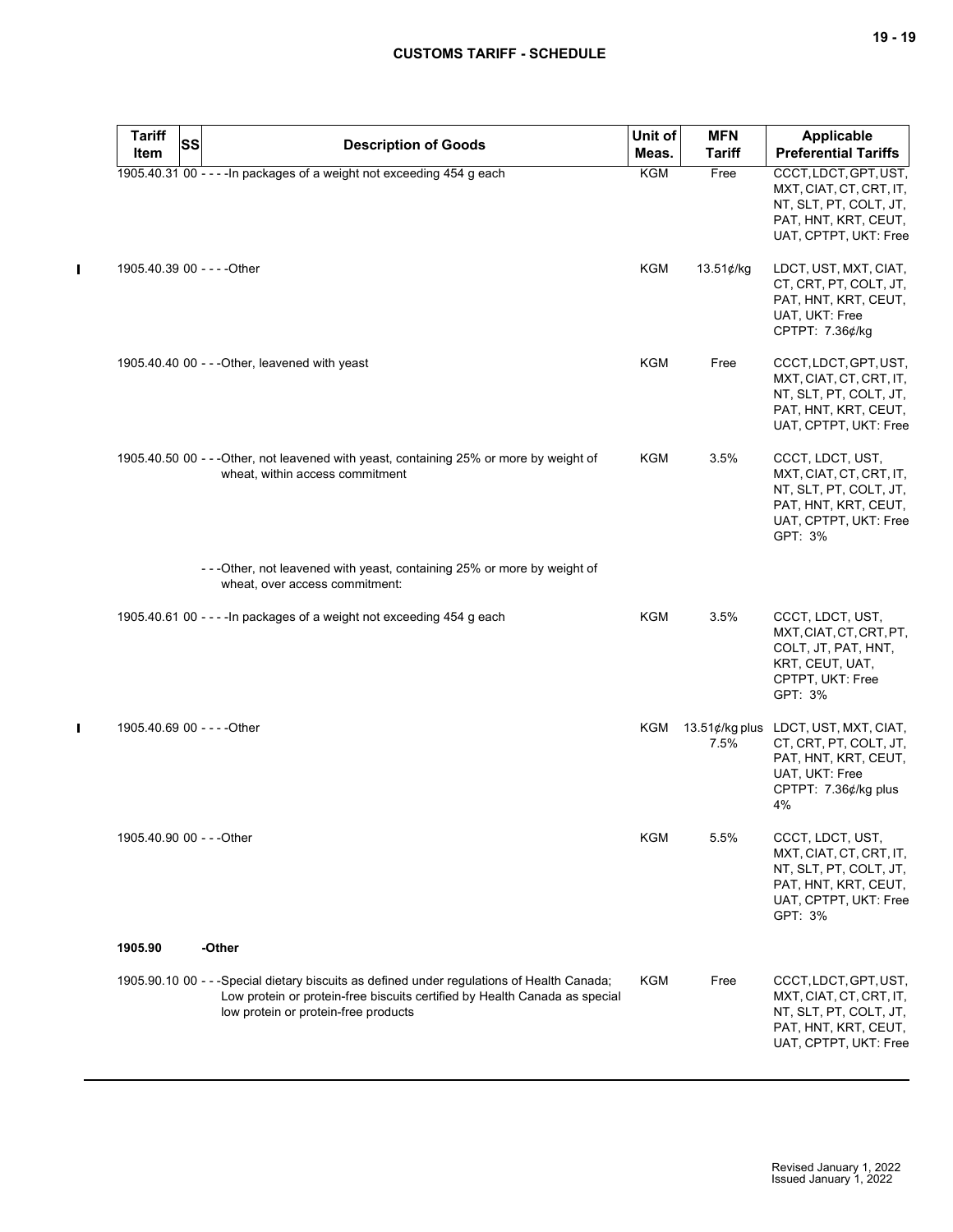$\mathbf{l}$ 

| <b>Tariff</b> | <b>SS</b> | <b>Description of Goods</b>                                                                                                                                                                                                                        | Unit of           | <b>MFN</b>               | Applicable                                                                                                                        |
|---------------|-----------|----------------------------------------------------------------------------------------------------------------------------------------------------------------------------------------------------------------------------------------------------|-------------------|--------------------------|-----------------------------------------------------------------------------------------------------------------------------------|
| Item          |           |                                                                                                                                                                                                                                                    | Meas.             | <b>Tariff</b>            | <b>Preferential Tariffs</b>                                                                                                       |
|               |           | 1905.90.20 00 - - - Bread, leavened with yeast;<br>Unleavened bread for sacramental purposes and communion wafers                                                                                                                                  | <b>KGM</b>        | Free                     | CCCT, LDCT, GPT, UST,<br>MXT, CIAT, CT, CRT, IT,<br>NT, SLT, PT, COLT, JT,<br>PAT, HNT, KRT, CEUT,<br>UAT, CPTPT, UKT: Free       |
|               |           | ---Other bread:                                                                                                                                                                                                                                    |                   |                          |                                                                                                                                   |
|               |           | 1905.90.31 00 - - - -Containing 25% or more by weight of wheat, in packages of a weight not KGM<br>exceeding 11.34 kg each, within access commitment                                                                                               |                   | 4%                       | CCCT, LDCT, UST,<br>MXT, CIAT, CT, CRT, IT,<br>NT, SLT, PT, COLT, JT,<br>PAT, HNT, KRT, CEUT,<br>UAT, CPTPT, UKT: Free<br>GPT: 4% |
|               |           | 1905.90.32 00 - - - - Fresh bread, buns and rolls, in packages of a weight not exceeding<br>1.36 kg each, or other bread in packages of a weight not exceeding<br>454 g each, containing 25% or more by weight of wheat, over access<br>commitment | <b>KGM</b>        | 4%                       | CCCT, LDCT, UST,<br>MXT, CIAT, CT, CRT, PT,<br>COLT, JT, PAT, HNT,<br>KRT, CEUT, UAT,<br>CPTPT, UKT: Free<br>GPT: 4%              |
|               |           | 1905.90.33 00 - - - - Other, containing 25% or more by weight of wheat, in packages of a<br>weight not exceeding 11.34 kg each, over access commitment                                                                                             | KGM               | $8.47$ ¢/kg plus<br>8.5% | LDCT, UST, MXT, CIAT,<br>CT, CRT, PT, COLT, JT,<br>PAT, HNT, KRT, CEUT,<br>UAT, UKT: Free<br>CPTPT: 4.62¢/kg plus<br>4.5%         |
|               |           | 1905.90.34 00 - - - -Containing 25% or more by weight of wheat, in bulk or in packages of a<br>weight exceeding 11.34 kg each, within access commitment                                                                                            | KGM               | 3%                       | CCCT, LDCT, UST,<br>MXT, CIAT, CT, CRT, IT,<br>NT, SLT, PT, COLT, JT,<br>PAT, HNT, KRT, CEUT,<br>UAT, CPTPT, UKT: Free<br>GPT: 3% |
|               |           | 1905.90.35 00 - - - -Containing 25% or more by weight of wheat, in bulk or in packages of a<br>weight exceeding 11.34 kg each, over access commitment                                                                                              | KGM               | $8.47$ ¢/kg plus<br>6%   | LDCT, UST, MXT, CIAT,<br>CT, CRT, PT, COLT, JT,<br>PAT, HNT, KRT, CEUT,<br>UAT, UKT: Free<br>CPTPT: 4.62¢/kg plus<br>3%           |
| 1905.90.39    |           | -  -  - -Other                                                                                                                                                                                                                                     |                   | 4.5%                     | CCCT, LDCT, UST,<br>MXT, CIAT, CT, CRT, IT,<br>NT, SLT, PT, COLT, JT,<br>PAT, HNT, KRT, CEUT,<br>UAT, CPTPT, UKT: Free<br>GPT: 3% |
|               |           | 20 ----- - In bulk or in packages of a weight exceeding 11.34 kg each                                                                                                                                                                              | <b>KGM</b><br>KGM |                          |                                                                                                                                   |
|               |           | - - - Other biscuits:                                                                                                                                                                                                                              |                   |                          |                                                                                                                                   |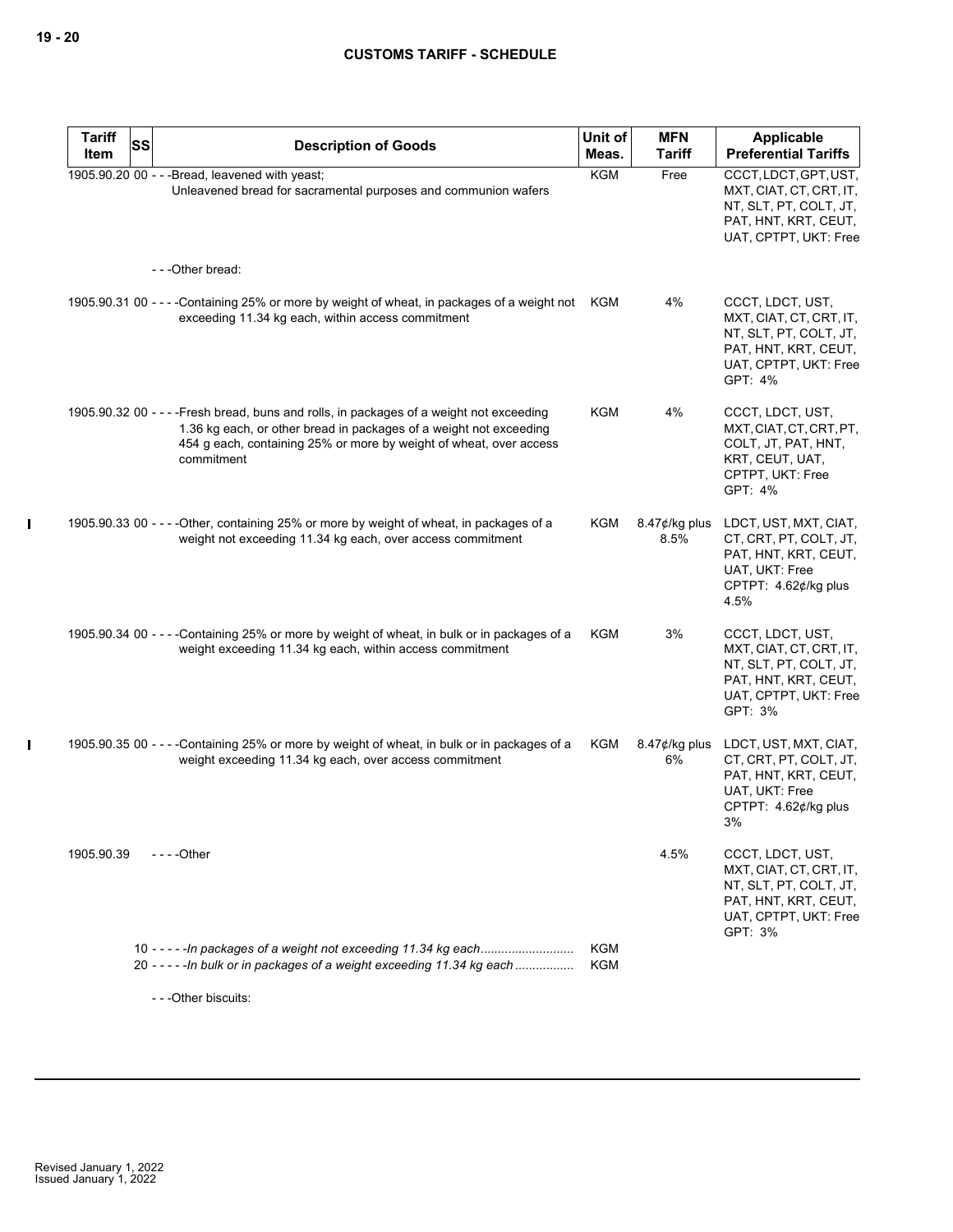| <b>Tariff</b><br>Item | SS | <b>Description of Goods</b>                                                                                                                                                                                                   | Unit of<br>Meas.  | <b>MFN</b><br><b>Tariff</b> | <b>Applicable</b><br><b>Preferential Tariffs</b>                                                                                               |
|-----------------------|----|-------------------------------------------------------------------------------------------------------------------------------------------------------------------------------------------------------------------------------|-------------------|-----------------------------|------------------------------------------------------------------------------------------------------------------------------------------------|
|                       |    | 1905.90.41 00 - - - - Containing 25% or more by weight of wheat, valued at 44¢/kg or more,<br>said value to be based on the net weight and to include the value of the<br>usual retail package, within access commitment      | <b>KGM</b>        | 2%                          | AUT, NZT, CCCT, LDCT,<br>UST, MXT, CIAT, CT,<br>CRT, IT, NT, SLT, PT,<br>COLT, JT, PAT, HNT,<br>KRT, CEUT, UAT,<br>CPTPT, UKT: Free<br>GPT: 2% |
|                       |    | 1905.90.42 00 - - - - Other, containing 25% or more by weight of wheat, within access<br>commitment                                                                                                                           | KGM               | 2%                          | AUT, NZT, CCCT, LDCT,<br>UST, MXT, CIAT, CT,<br>CRT, IT, NT, SLT, PT,<br>COLT, JT, PAT, HNT,<br>KRT, CEUT, UAT,<br>CPTPT, UKT: Free<br>GPT: 2% |
|                       |    | 1905.90.43 00 - - - - Containing 25% or more by weight of wheat, in packages of a weight not<br>exceeding 1.36 kg each, over access commitment                                                                                | KGM               | 2%                          | CCCT, LDCT, UST,<br>MXT, CIAT, CT, CRT, PT,<br>COLT, JT, PAT, HNT,<br>KRT, CEUT, UAT,<br>CPTPT, UKT: Free<br>GPT: 2%                           |
|                       |    | 1905.90.44 00 - - - - Other, containing 25% or more by weight of wheat, valued at 44¢/kg or<br>more, said value to be based on the net weight and to include the value<br>of the usual retail package, over access commitment | KGM               | 5.42 $¢$ /kg plus<br>4%     | LDCT, UST, MXT, CIAT,<br>CT, CRT, PT, COLT, JT,<br>PAT, HNT, KRT, CEUT,<br>UAT, UKT: Free<br>CPTPT: 2.95/kg plus<br>2%                         |
|                       |    | 1905.90.45 00 - - - - Other, containing 25% or more by weight of wheat, over access<br>commitment                                                                                                                             | KGM               | 5.42 $¢$ /kg plus<br>4%     | LDCT, UST, MXT, CIAT,<br>CT, CRT, PT, COLT, JT,<br>PAT, HNT, KRT, CEUT,<br>UAT, UKT: Free<br>CPTPT: 2.95¢/kg plus<br>2%                        |
| 1905.90.49            |    | - - - - Other                                                                                                                                                                                                                 |                   | 3%                          | CCCT, LDCT, UST,<br>MXT, CIAT, CT, CRT, IT,<br>NT, SLT, PT, COLT, JT,<br>PAT, HNT, KRT, CEUT,<br>UAT, CPTPT, UKT: Free<br>GPT: 2%              |
|                       |    |                                                                                                                                                                                                                               | <b>KGM</b><br>KGM |                             |                                                                                                                                                |
|                       |    | - - - Pizza and quiche; pastries, pies, puddings and cakes, including sweet<br>products leavened with yeast; bakery products made without flour:                                                                              |                   |                             |                                                                                                                                                |
|                       |    | 1905.90.51 00 - - - - Pizza and quiche                                                                                                                                                                                        | KGM               | 14.5%                       | CCCT, LDCT, UST,<br>MXT, CIAT, CT, CRT, IT,<br>NT, SLT, PT, COLT, JT,<br>PAT, HNT, KRT, CEUT,<br>UAT, CPTPT, UKT: Free<br>GPT: 10%             |

 $\mathbf{I}$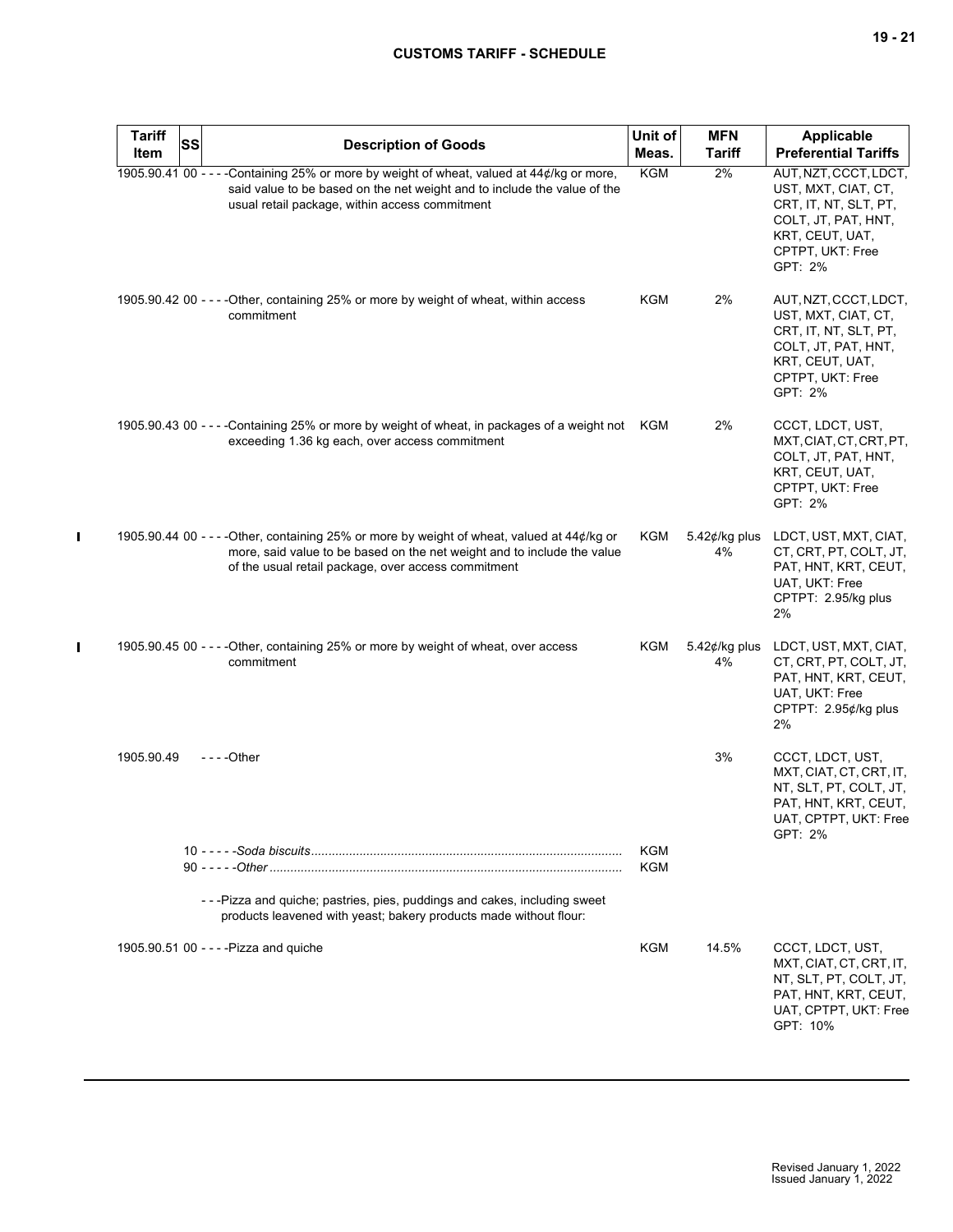| <b>Tariff</b><br><b>SS</b>  |                                                                                                                                               | Unit of    | <b>MFN</b>                  | Applicable                                                                                                                                                     |  |
|-----------------------------|-----------------------------------------------------------------------------------------------------------------------------------------------|------------|-----------------------------|----------------------------------------------------------------------------------------------------------------------------------------------------------------|--|
| Item                        | <b>Description of Goods</b>                                                                                                                   | Meas.      | <b>Tariff</b>               | <b>Preferential Tariffs</b>                                                                                                                                    |  |
| 1905.90.59                  | $--$ Other                                                                                                                                    |            | 9.5%                        | CCCT, LDCT, UST,<br>MXT, CIAT, CT, CRT, IT,<br>NT, SLT, PT, COLT, JT,<br>PAT, HNT, KRT, CEUT,<br>UAT, CPTPT, UKT: Free<br><b>AUT: 7%</b><br>NZT: 7%<br>GPT: 7% |  |
|                             |                                                                                                                                               | KGM        |                             |                                                                                                                                                                |  |
|                             | $---Other:$                                                                                                                                   | KGM        |                             |                                                                                                                                                                |  |
|                             |                                                                                                                                               | KGM        |                             |                                                                                                                                                                |  |
|                             |                                                                                                                                               | KGM        |                             |                                                                                                                                                                |  |
|                             | ---Pretzels:                                                                                                                                  |            |                             |                                                                                                                                                                |  |
|                             | 1905.90.61 00 - - - - Containing 25% or more by weight of wheat, within access commitment                                                     | <b>KGM</b> | 2%                          | CCCT, LDCT, GPT, UST,<br>MXT, CIAT, CT, CRT, IT,<br>NT, SLT, PT, COLT, JT,<br>PAT, HNT, KRT, CEUT,<br>UAT, CPTPT, UKT: Free                                    |  |
|                             | 1905.90.62 00 - - - -Containing 25% or more by weight of wheat, in packages of a weight not<br>exceeding 1.36 kg each, over access commitment | KGM        | 2%                          | CCCT, LDCT, GPT, UST,<br>MXT, CIAT, CT, CRT, PT,<br>COLT, JT, PAT, HNT,<br>KRT, CEUT, UAT,<br>CPTPT, UKT: Free                                                 |  |
|                             | 1905.90.63 00 - - - - Containing 25% or more by weight of wheat, in packages of a weight<br>exceeding 1.36 kg each, over access commitment    | KGM        | 13.11 $\phi$ /kg plus<br>4% | LDCT, UST, MXT, CIAT,<br>CT, CRT, PT, COLT, JT,<br>PAT, HNT, KRT, CEUT,<br>UAT, UKT: Free<br>CPTPT: 7.15¢/kg plus<br>2%                                        |  |
| 1905.90.69 00 - - - - Other |                                                                                                                                               | <b>KGM</b> | 3%                          | CCCT, LDCT, GPT, UST,<br>MXT, CIAT, CT, CRT, IT,<br>NT, SLT, PT, COLT, JT,<br>PAT, HNT, KRT, CEUT,<br>UAT, CPTPT, UKT: Free                                    |  |
|                             | - - -Empty cachets of a kind suitable for pharmaceutical use, sealing wafers,<br>rice paper and cheese sticks:                                |            |                             |                                                                                                                                                                |  |
| 1905.90.71                  | ---- In packages of a weight not exceeding 11.34 kg each                                                                                      |            | 6%                          | CCCT, LDCT, UST,<br>MXT, CIAT, CT, CRT, IT,<br>NT, SLT, PT, COLT, JT,<br>PAT, HNT, KRT, CEUT,<br>UAT, CPTPT, UKT: Free<br>GPT: 3%                              |  |
|                             |                                                                                                                                               | <b>KGM</b> |                             |                                                                                                                                                                |  |
|                             |                                                                                                                                               | <b>KGM</b> |                             |                                                                                                                                                                |  |